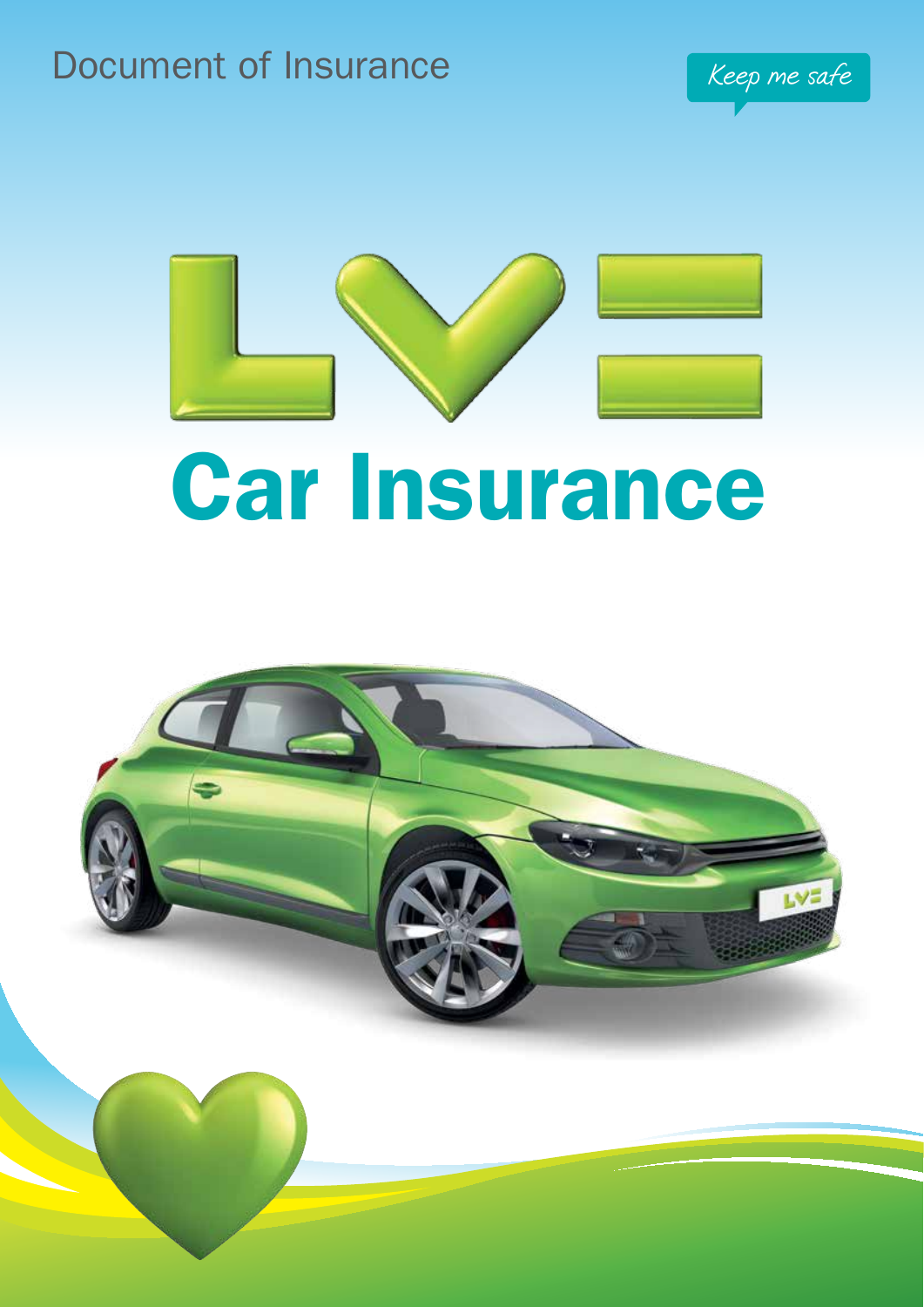## <span id="page-1-0"></span>Welcome to LV=

Thank you for choosing  $LV =$  car insurance. We hope you'll be happy with the cover and service you get from us. This booklet tells you everything you need to know about your insurance, so please keep it safe with your schedule and certificate of motor insurance.

This product meets the demands and needs of someone wishing to insure their vehicle. The level of cover and any optional extras you have chosen will be shown on your schedule. Liverpool Victoria Insurance Company Limited (LV=) has not provided you with any advice or recommendations as to whether this product meets your specific insurance requirements. Our staff are paid a salary and may receive an annual bonus but these are not directly influenced by your decision to purchase this policy. You should review your insurance requirements on a regular basis.

All communications will be in English. You can get this and other documents from us in Braille, large print or audiotape by contacting us. Calls will be recorded for training and monitoring purposes.

## **Contents**

|                                                          | <b>Page</b>  |
|----------------------------------------------------------|--------------|
| Welcome to $LV=$                                         | $\mathbf{2}$ |
| Your car insurance policy                                | 3            |
| Useful information                                       | 3            |
| Definitions                                              | 4            |
| Territorial limits and European cover                    | 6            |
| Section 1 Damage to your car                             | 6            |
| Section 2 Fire and theft                                 | 7            |
| What is not covered under sections 1 and 2               | 7            |
| How we will settle your claim under sections 1 and 2     | 8            |
| Section 3 Liability to other people                      | 9            |
| What is not covered under section 3                      | 10           |
| Section 4 Use by the motor trade, hotels and car parks   | 11           |
| Section 5 Windscreen and window glass                    | 11           |
| Section 6 Guaranteed hire car                            | 11           |
| Section 7 Personal accident benefits                     | 12           |
| Section 8 Medical expenses and physical assault benefits | 13           |
| Section 9 Personal belongings                            | 13           |
| Section 10 No claim discount                             | 14           |
| Section 11 General exceptions                            | 15           |
| Section 12 General conditions                            | 16           |
| A summary of how we use your personal information        | 21           |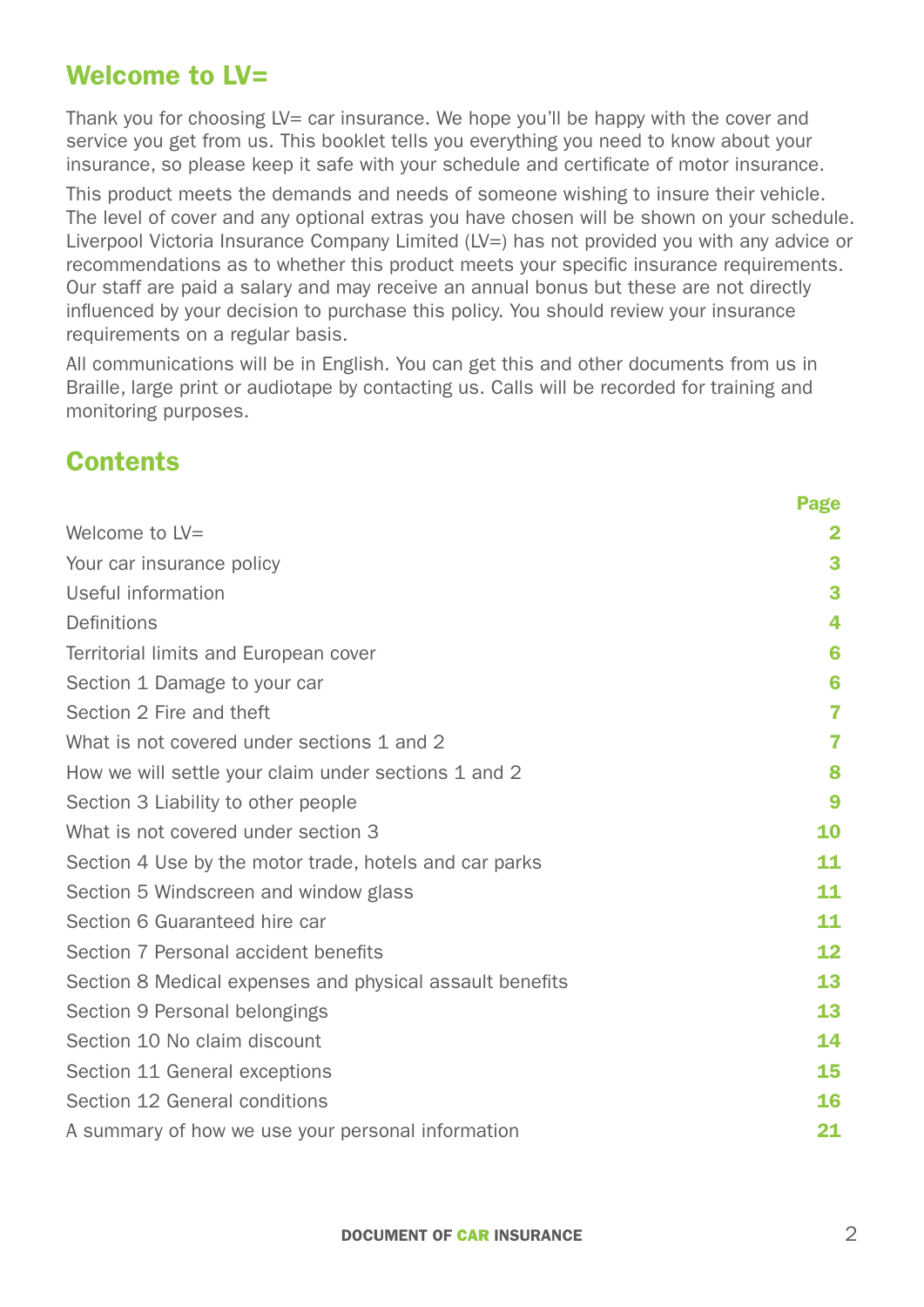## <span id="page-2-0"></span>Your car insurance policy

Please read this document of car insurance, your schedule and your certificate of motor insurance as one document. This is your contract with us.

In return for your payment we'll give you insurance cover as set out in this booklet according to the cover selections and period of insurance shown on your schedule.

Your policy is underwritten by Liverpool Victoria Insurance Company Ltd.

#### Our commitment to you

We'll always:

- $\blacksquare$  make sure all the information we give you is clear and accurate
- $\blacksquare$  be fair and reasonable
- $\blacksquare$  act promptly

#### Your responsibility to give us correct information

Please make sure all the information you give us is correct and complete and let us know if anything is incorrect. This is important because if you don't we may cancel your insurance from its start date and/or not pay your claim. If you're not sure whether you need to tell us about something please ask.

## <span id="page-2-1"></span>Useful information

#### To make a change

#### 0800 085 5663

(Mon - Fri 8am - 8pm, Sat and bank holidays 9am - 5pm, Sun 10am - 4pm)

#### To make a claim

0800 032 2577 (24 hours a day, 365 days a year)

(+)44 1689 898603 if calling from abroad.

Follow these simple steps:

- 1. Call us as soon as possible after the accident please have your policy number and information about the claim ready when you call.
- 2. If your car is stolen or vandalised, report this to the police immediately and take a note of the crime reference number.
- 3. Speak to us before you make any arrangements for replacement or repair.

#### How to make a complaint

If you wish to make a complaint, please contact us by phone on 0800 085 5663, for Text Phone please dial 18001 first, email feedback@LV.com or write to us. If you prefer to write, please address your letter to: The Customer Relations Manager, LV=, County Gates, Bournemouth BH1 2NF.

Please quote your policy number in all correspondence. For more information, please visit the complaints section on our website: [LV.com/complaints](http://www.lv.com/complaints)

#### A copy of our internal complaints procedure is available on request.

If we cannot resolve your complaint, you may refer your complaint to the Financial Ombudsman Service within 6 months of receiving our final response letter.

The address is: Financial Ombudsman Service, Exchange Tower, London E14 9SR.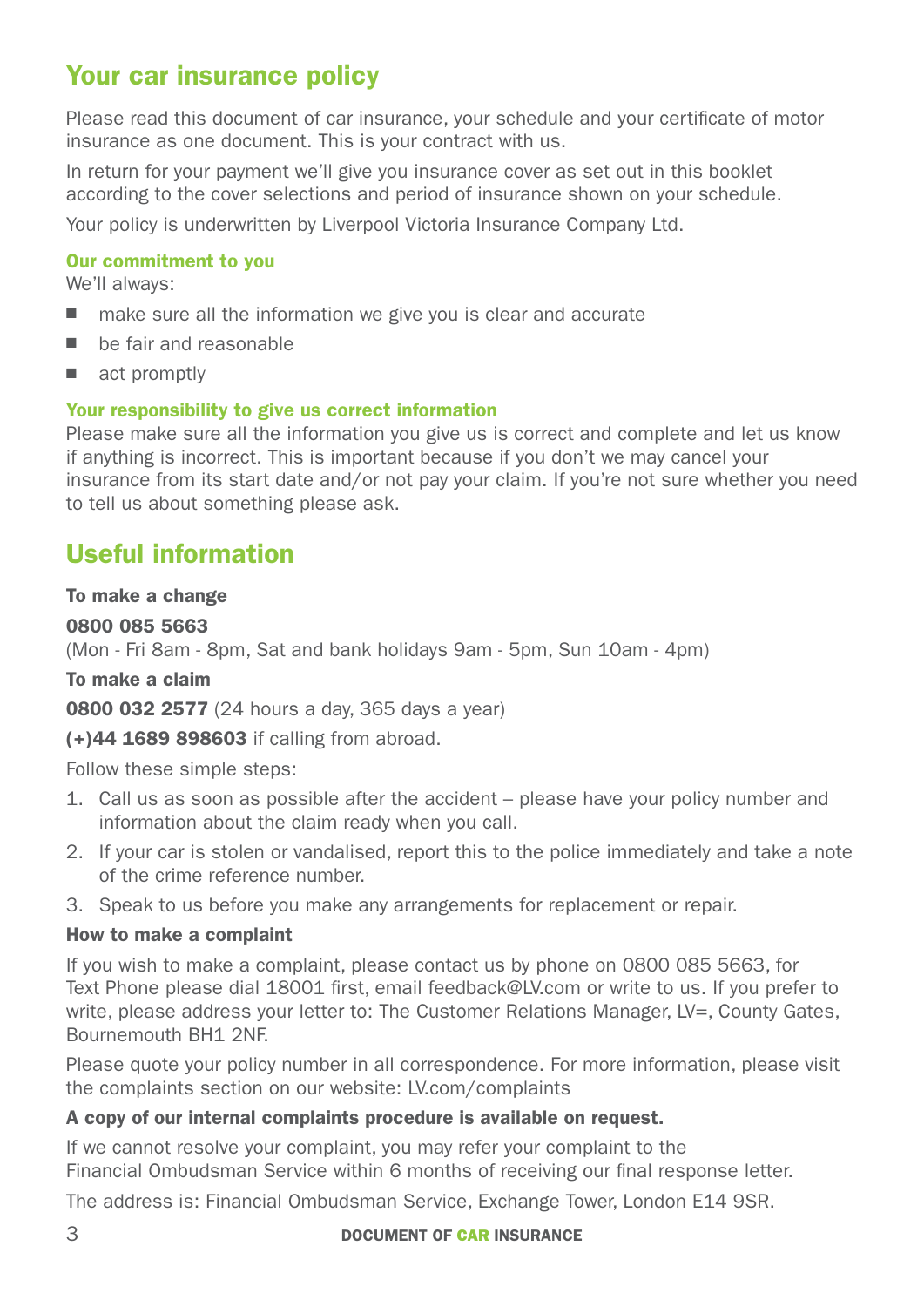Telephone: 0800 023 4567 (free for people phoning from a 'fixed line', for example, a landline at home) or **0300 123 9123** (free for mobile-phone users who pay a monthly charge for calls to numbers starting 01 or 02) or email complaint.info@financial-ombudsman.org.uk

#### Making a complaint will not affect your right to take legal action.

#### What happens if we can't meet our liabilities?

If we can't meet our liabilities, you may be able to claim from the Financial Services Compensation Scheme (FSCS). There are different levels of compensation, depending on what kind of insurance you have:

- $\Box$  compulsory insurance, such as third party motor liability, 100% of the claim is covered
- non compulsory insurance, such as accidental damage to your car, 90% of the claim is covered

You can get further information from: Financial Services Compensation Scheme, 10th Floor Beaufort House, 15 St Botolph Street, London EC3A 7QU.

Phone 0800 678 1100 or 0207 741 4100 Email enquiries@fscs.org.uk

## <span id="page-3-0"></span>**Definitions**

#### Wherever these words appear in this document of car insurance, they have the same meaning:

| Accessories                          | parts or products (including spare parts) specifically designed to be fitted<br>to your car. This includes roof/cycle racks and roof boxes.                                                                                              |
|--------------------------------------|------------------------------------------------------------------------------------------------------------------------------------------------------------------------------------------------------------------------------------------|
| Certificate<br>of motor<br>insurance | proof that you have motor insurance as required by law. It forms part<br>of your contract with us. It also shows the registration number of the<br>car we're insuring, who may drive it and what your car may or may not<br>be used for. |
| Contract                             | this document of car insurance, your certificate of motor insurance<br>and your schedule form the contract.                                                                                                                              |
| Document of<br>car insurance         | this booklet.                                                                                                                                                                                                                            |
| Driving                              | includes being in charge of a car.                                                                                                                                                                                                       |
| Excess                               | the first amount of any claim which you must pay. There may be more<br>than one excess, part of which may be a voluntary excess chosen by you.<br>The total excess is shown on your schedule.                                            |
| Green card                           | the International Motor Insurance Card. An internationally recognised<br>document that some countries need as proof that their minimum<br>compulsory insurance requirements are being met.                                               |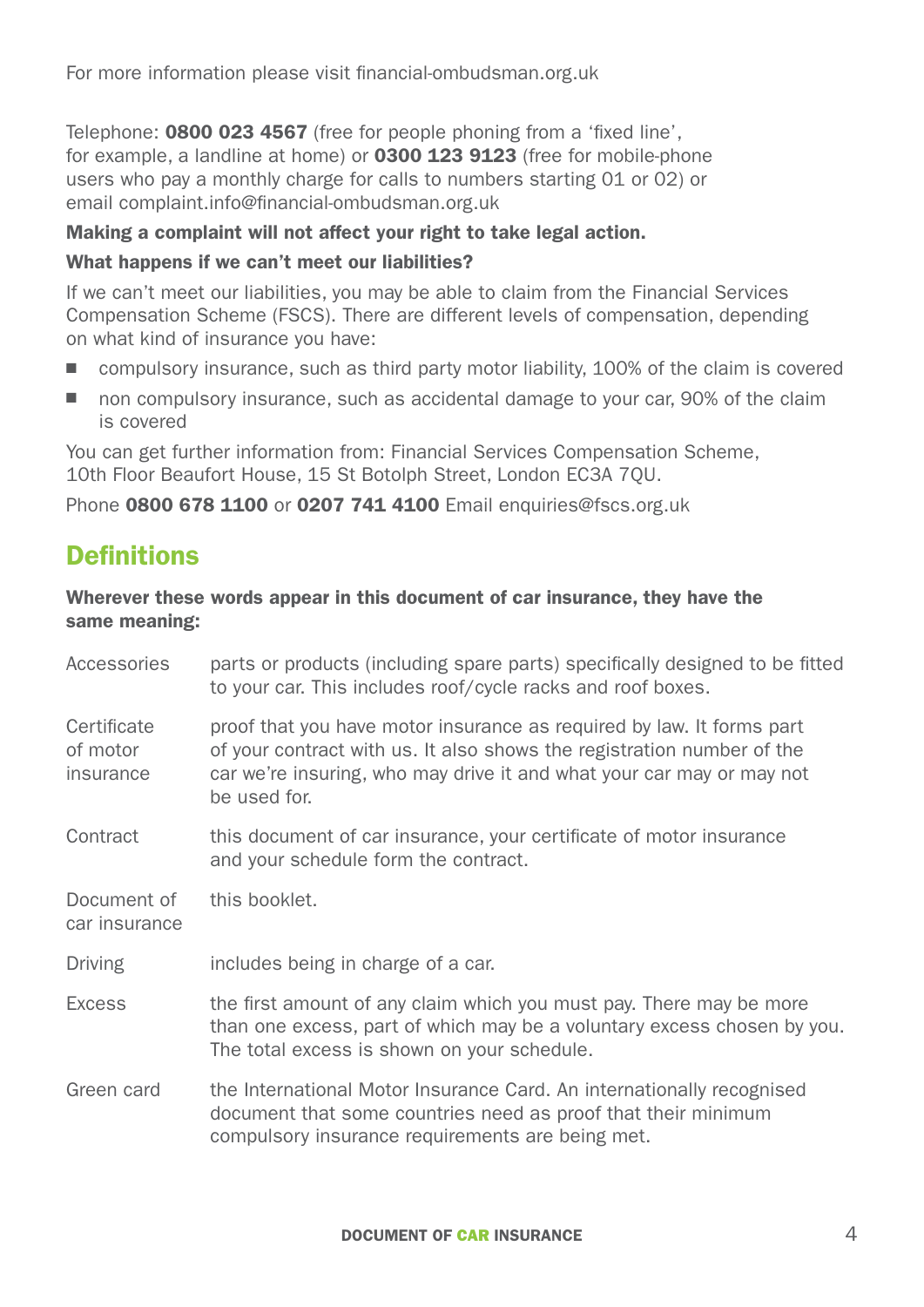| In-car<br>equipment | audio equipment, a permanently fitted car telephone, dashboard or<br>windscreen mounted camera, DVD player, television and satellite<br>navigation equipment.                                                                                                                                                                                                                                                                                                                       |  |  |
|---------------------|-------------------------------------------------------------------------------------------------------------------------------------------------------------------------------------------------------------------------------------------------------------------------------------------------------------------------------------------------------------------------------------------------------------------------------------------------------------------------------------|--|--|
| Main driver         | the person who drives your car most of the time whether for social<br>purposes and/or for travel to and from a place of business, duty or study.                                                                                                                                                                                                                                                                                                                                    |  |  |
| Market value        | the cost of replacing your car with one of the same make, model and<br>specification, taking into account the age, mileage and condition of your<br>car. To determine the market value, we'll usually ask an engineer for<br>advice and refer to motor trade guides and other relevant sources. We'll<br>consider the amount you could reasonably have obtained for your car if<br>you sold it immediately before the accident, loss or theft and not the price<br>you paid for it. |  |  |
| NCD holder          | the person who has earned the no claim discount (NCD) on a car insured<br>under this policy and to whom we will provide proof of NCD.                                                                                                                                                                                                                                                                                                                                               |  |  |
| Partner             | your husband, wife, civil partner or partner you are permanently living with.                                                                                                                                                                                                                                                                                                                                                                                                       |  |  |
| Policyholder        | the person named as the policyholder on your certificate of motor<br>insurance and your schedule. This person is responsible for the policy<br>including paying the premium, and is the person we will correspond with.                                                                                                                                                                                                                                                             |  |  |
| Schedule            | forms part of your contract with us and includes the:<br>period of cover;<br>ш<br>ш<br>name of policyholder, drivers and their use;<br>name of NCD holder:<br>ш<br>claims history of permitted drivers;<br>ш<br>details of your car;<br>ш<br>any conditions which vary the terms of this document of car insurance<br>ш                                                                                                                                                             |  |  |
| <b>Total loss</b>   | the extent of damage to your car which means its uneconomical or unsafe<br>to repair or has been stolen and not recovered.                                                                                                                                                                                                                                                                                                                                                          |  |  |
| Track days          | driving or use on a motor racing track, circuit, airfield, test venue,<br>derestricted road or at an "off road" event.                                                                                                                                                                                                                                                                                                                                                              |  |  |
| We, our, us         | Liverpool Victoria Insurance Company Ltd.                                                                                                                                                                                                                                                                                                                                                                                                                                           |  |  |
| Wear and tear       | unavoidable damage caused by general use over time.                                                                                                                                                                                                                                                                                                                                                                                                                                 |  |  |
| You, your           | the person named as the policyholder on your schedule and your certificate<br>of motor insurance. This includes the NCD holder for the purposes of<br>sections 1, 2, 3, 7, 8 and 10 in this document of car insurance.                                                                                                                                                                                                                                                              |  |  |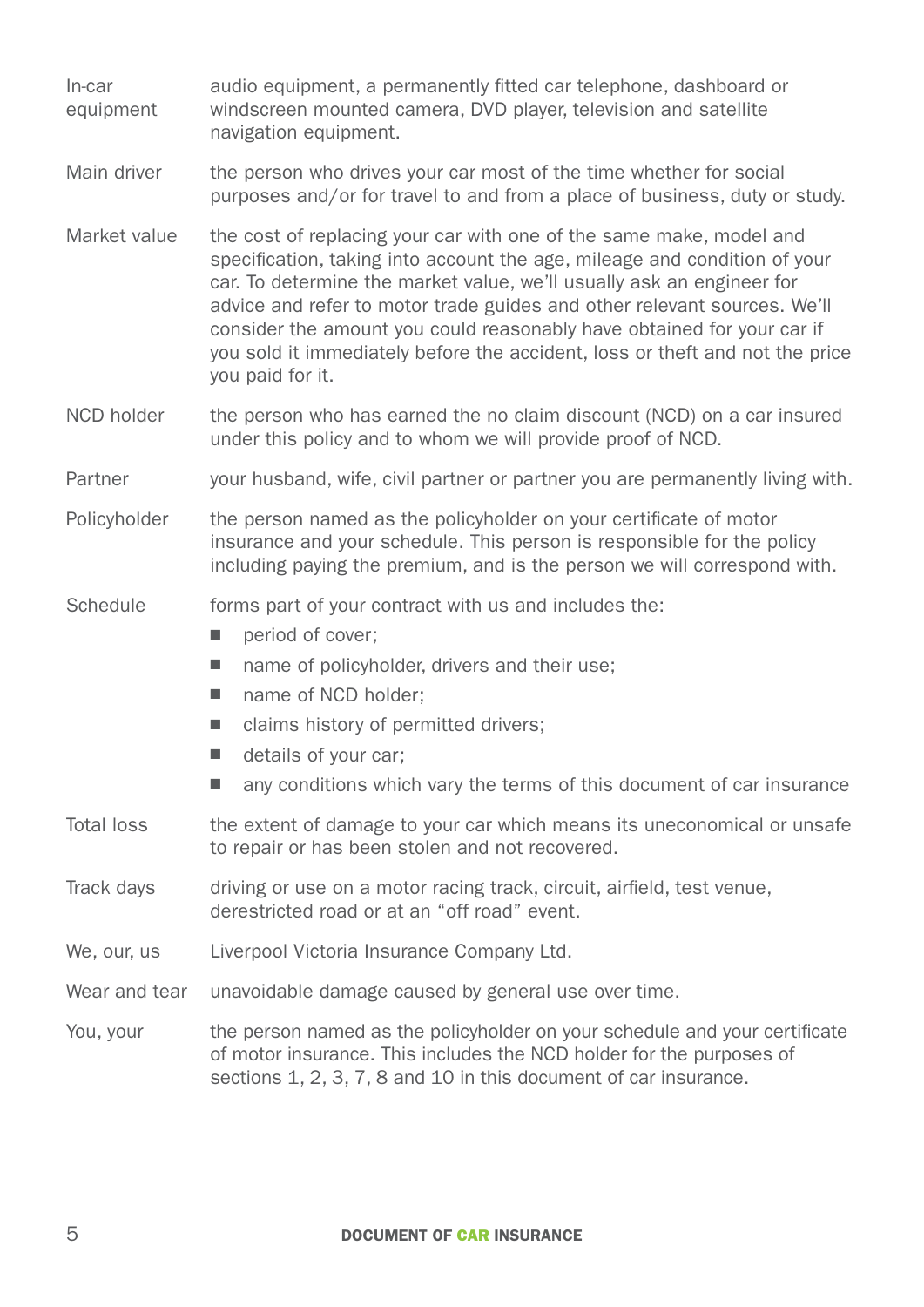Your car the insured vehicle(s) shown on your schedule and your certificate of motor insurance. Also, any vehicle loaned or hired to you under our Recommended Repairer Service or by a member of the motor trade while the insured vehicle is with them for service, repair or MOT. In section 3 of this document of car insurance it also includes a trailer, caravan or brokendown motor vehicle while they're attached to your car for towing.

## <span id="page-5-0"></span>Territorial limits and European cover

#### Territorial limits

Except where we say otherwise your insurance applies in Great Britain, Northern Ireland, the Republic of Ireland, the Isle of Man and the Channel Islands. This includes while your car is being transported within and between them.

#### European cover

We'll provide the same level of cover you have in the territorial limits, while you are travelling in EU countries and any other country that follows EU directives. This includes when your car is being transported within and between them and is subject to your car:

- being registered and normally kept in Great Britain, Northern Ireland, the Isle of Man or the Channel Islands; and
- $\blacksquare$  not kept abroad for more than 180 days during your period of cover.

Note: This cover is automatically provided, so there is no need to contact us before travelling to any of the countries listed on your certificate of motor insurance. Please ensure you take your certificate with you as proof of insurance.

#### Use in other countries

If you want to use your car in countries not listed on your certificate of motor insurance, if we agree and you pay any extra cost, we'll provide the same level of cover you have in the territorial limits, to apply:

- n in the countries we've agreed, including when your car is being transported within and between them; and
- $\blacksquare$  for the period agreed.

We'll send you a green card as proof of your insurance.

If your car is lost or damaged in any foreign country that we've agreed to give you cover for, you may be charged customs duty. If we cover the loss of or damage to your car we'll also refund you the customs duty.

## <span id="page-5-1"></span>Section 1 Damage to your car

#### What is covered:

If your car and/or its accessories (including when kept in your garage) are damaged by accident or vandalism, we will:

- $\Box$  pay for repairs to your car; or
- $\blacksquare$  replace what is damaged; or
- n pay the market value of your car at the time of the damage. When you accept this payment, your car becomes our property, unless we agree otherwise.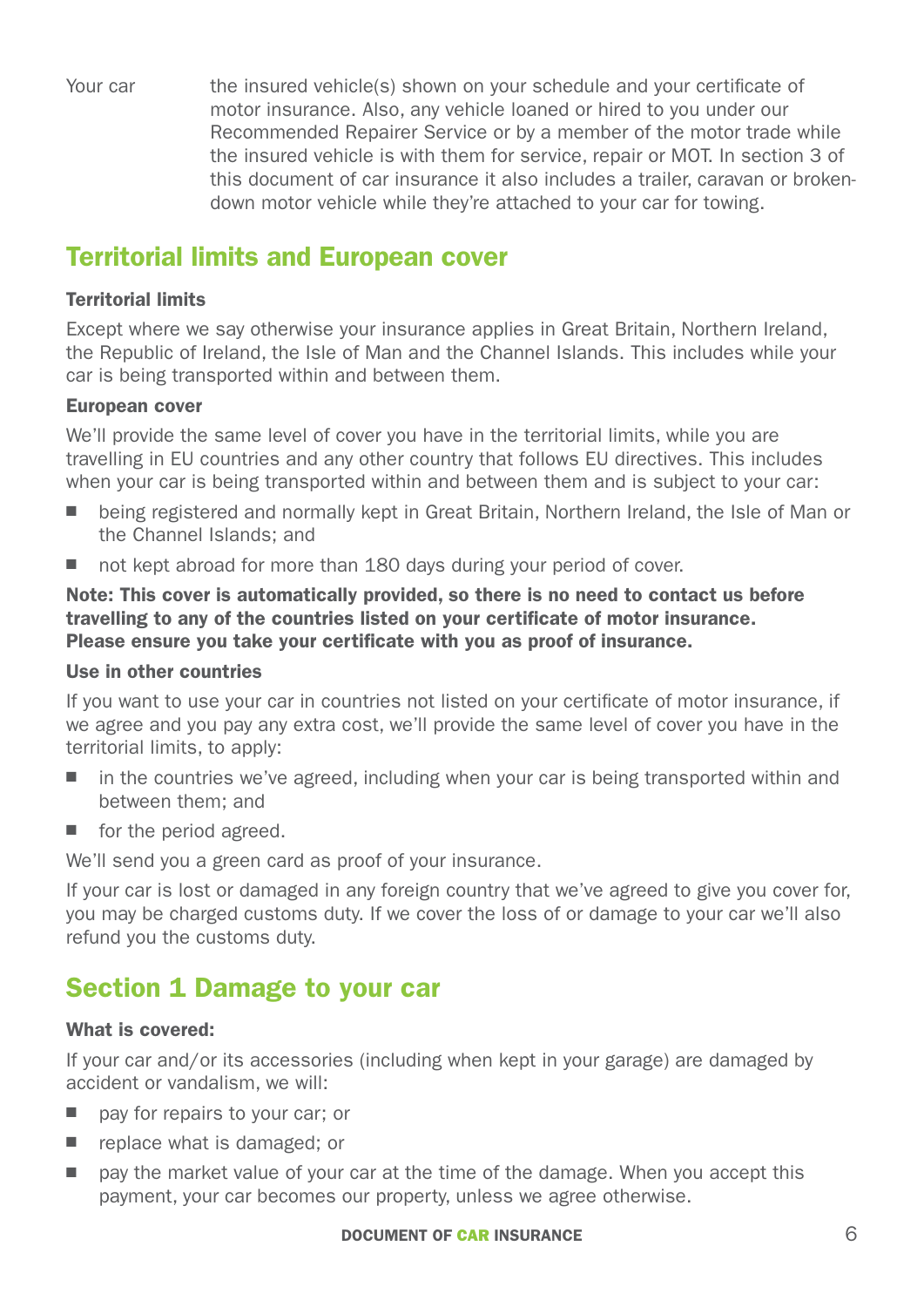#### **Misfuelling**

If you accidentally fill your car with the wrong fuel, we'll pay to drain and flush your fuel tank. Any damage to your car engine caused directly by the wrong fuel will also be covered. Once we have details of the misfuelling, we'll agree with you how to arrange the repair. If you've already made arrangements to repair the damage, we will only consider payment if you provide receipts.

#### Uninsured driver promise

If you're hit by an uninsured driver or motorcyclist and the accident is not your fault, you won't lose your NCD or pay any excess. We'll need you to provide the registration number, make, model and colour of the other vehicle involved and also the driver's or motorcyclist's details. When you claim you may have to pay your excess but when we confirm that the uninsured driver was at fault we'll refund this to you.

#### Vandalism promise

If your car is damaged by vandalism, you won't lose your NCD. You'll need to report the incident to the police and provide us with the crime reference number and pay the excess.

# <span id="page-6-0"></span>Section 2 Fire and theft

#### What is covered:

If your car and/or its accessories (including when kept in your garage) are lost or damaged by fire, lightning, explosion, theft or attempted theft, we will:

- pay for repairs to your car; or
- $\blacksquare$  replace what is lost or damaged; or
- $\Box$  pay the market value of your car at the time of the loss or damage. When you accept this payment, your car becomes our property, unless we agree otherwise.

## <span id="page-6-1"></span>What is not covered under sections 1 and 2

#### We won't pay for:

- $\blacksquare$  loss or damage to your car by theft or attempted theft if:
	- your car has been left unlocked;
	- your car has been left with a window or roof open;
	- the engine has been left running when unattended;
	- your car doesn't have a working tracking device when unattended and your schedule confirms this is required;
	- the ignition key or other ignition device is left in, on or attached to or left in the immediate proximity of your car.
- damage to the ignition key or other ignition device caused by wear and tear;
- wear and tear, your car losing value, or for any repairs which improve your car beyond its condition before the loss or damage happened;
- mechanical, electrical, electronic or computer failures (including failure caused by hacks, viruses or malware), breakdowns or breakages;
- damage to tyres caused by braking, punctures, cuts or bursts;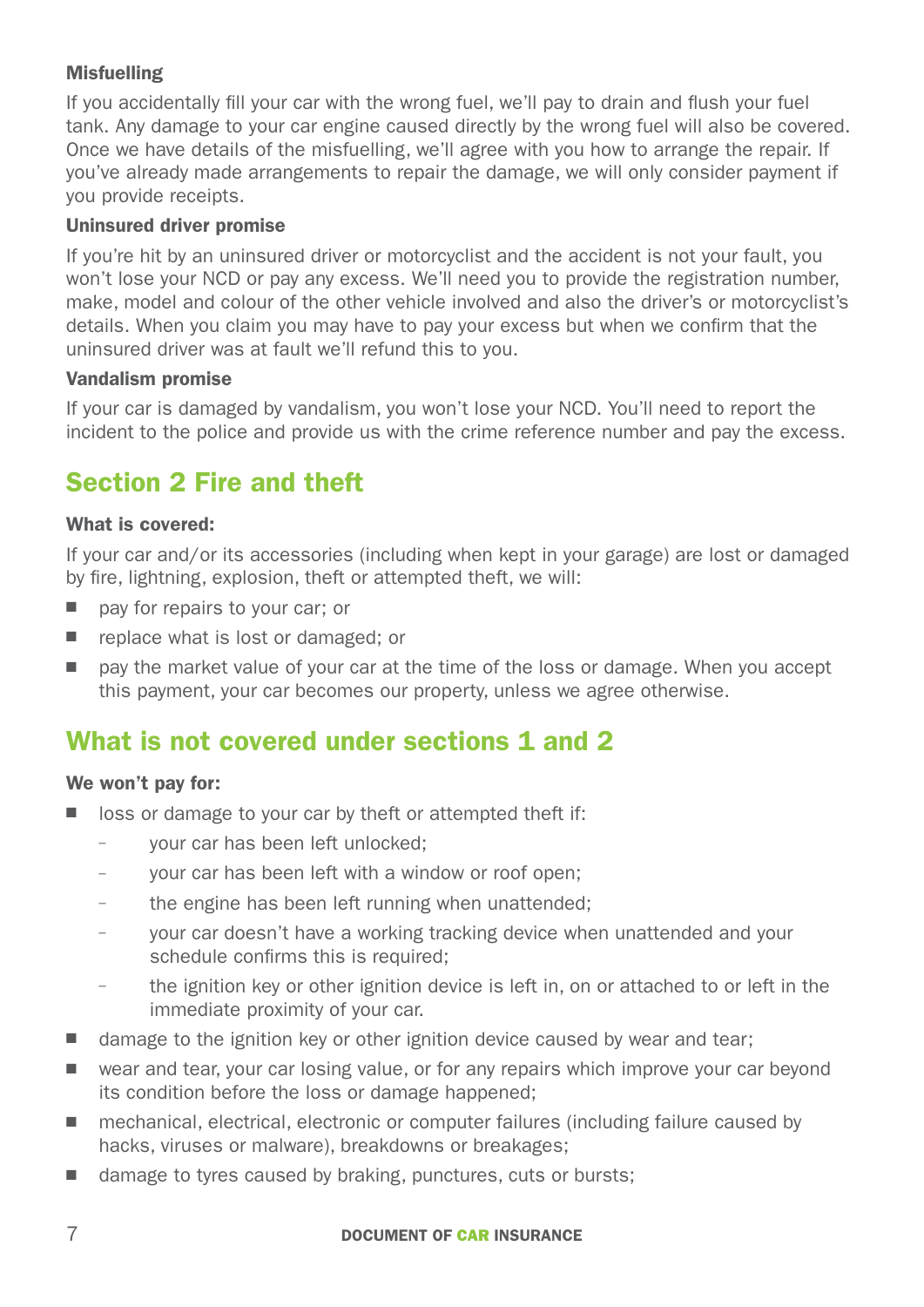- more than the manufacturer's latest list price in the United Kingdom (UK) of any part or accessory. If such a list price is not available the most we'll pay is the manufacturer's latest list price in the UK for an equivalent part or accessory;
- additional costs caused by the unavailability of any part or accessory. This includes the cost of importing any part or accessory into the UK;
- loss or damage to your car caused:
	- directly by pressure waves from aircraft and other aerial devices travelling at sonic or supersonic speeds;
	- by deception, fraud or trickery, including when you're offering your car for sale;
	- as a result of it being confiscated or destroyed by or under official order of any government, public or local authority;
	- as a result of your car being returned to its rightful owner;
	- if you haven't taken care to protect your car. (See care of your car under the general conditions section).
- n loss of use of your car or any other indirect loss, such as travel expenses or loss of earnings;
- $\Box$  loss or damage where your car is driven or used without your permission by a member of your family or household unless you report them to the police for taking your car without your consent;
- $\Box$  deliberate damage caused to your car by anyone insured under your policy;
- loss or damage to any trailer, caravan or broken-down motor vehicle whether or not it's being towed by or attached to your car;
- n any additional damage resulting from your car being moved by anyone insured under your policy after an accident, fire or theft;
- $\blacksquare$  the excess shown on your schedule.

## <span id="page-7-0"></span>How we settle your claim under sections 1 and 2

#### **Ownership**

If your car belongs to someone else, or is under a hire purchase or leasing agreement, we'll pay the legal owner.

#### Repairs

Once we have details of the accident, if the loss or damage is covered, we'll agree with you how to arrange the repairs to your car.

We may use parts or accessories, which aren't made or supplied by your car's manufacturer but are of similar type and quality to the parts and accessories we're replacing.

#### New car replacement

If you or your partner are the first and only registered keeper, within 12 months of buying your car from new and:

- the estimated cost of repairing the damage is more than 50% of the manufacturer's list price (including taxes and accessories) when the damage or loss happened; or
- $\blacksquare$  it's stolen and not recovered.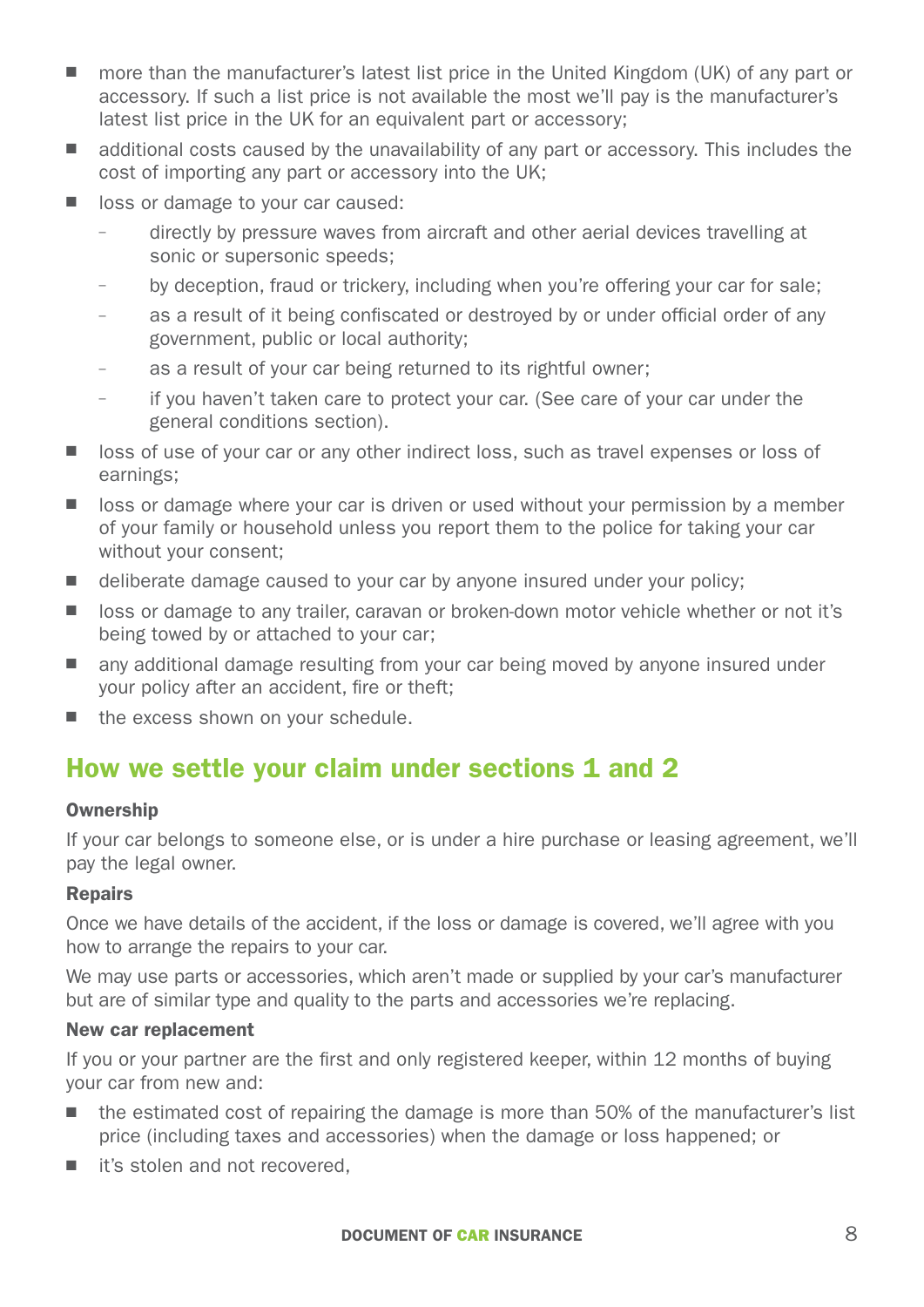we'll replace your car with a new one of the same make, model and specification. If one is not available in the UK, we'll pay you the price you paid for your car or the manufacturer's current list price (including taxes) whichever is less. Your car will then become our property.

#### In-car equipment

We'll provide unlimited cover for the loss or damage if the equipment was fitted as part of the standard specification of your car when first registered.

If the equipment was not part of the standard specification when first registered and is either permanently fitted or portable, we'll pay up to £1,000. If portable, the equipment must have been kept out of sight in the glove compartment or locked boot at the time of a theft claim.

#### Replacement of locks and keys

We'll pay for all the locks to be replaced if one or more is damaged.

If your ignition keys or other ignition devices are lost or stolen, we'll pay for their replacement and for all the locks to be replaced. This is provided they weren't left in, on or attached to or left in the immediate proximity of your car while it was unattended, and care has been taken to prevent their loss.

#### Child car seats

If your car is stolen or damaged in an accident or fire, we'll replace any child seat in your car with a new one of the same quality, even if there's no apparent damage.

#### Journey continuation

If your car can't be driven following a claim covered under sections 1 and 2 and you're more than 25 miles from where your journey started, we'll reimburse you up to £500 in total for any alternative transport and/or overnight accommodation that you arrange to continue your journey. We'll only pay these costs if you provide receipts.

#### Excesses that apply

If your schedule shows that you have an excess, you must pay that as the first part of any claim.

## <span id="page-8-0"></span>Section 3 Liability to other people

#### What is covered:

As a result of any accident involving your car or any other vehicle your certificate of motor insurance allows you to drive, we'll pay all sums you are legally responsible for:

- $\blacksquare$  following death of or bodily injury to other people; and
- up to £20,000,000 for damage to their property.

#### Driving other cars

If your certificate of motor insurance says so, we'll insure the policyholder and/or the NCD holder to drive a private car or van in the UK, that you don't own, is not registered to you and not hired to you under a hire purchase or rental/leasing agreement as long as:

- $\Box$  you have the owner's permission to drive the car or van;
- $\Box$  you have the required licence to drive the car or van;
- $\blacksquare$  the car or van is registered and normally kept in Great Britain, Northern Ireland, the Isle of Man or the Channel Islands;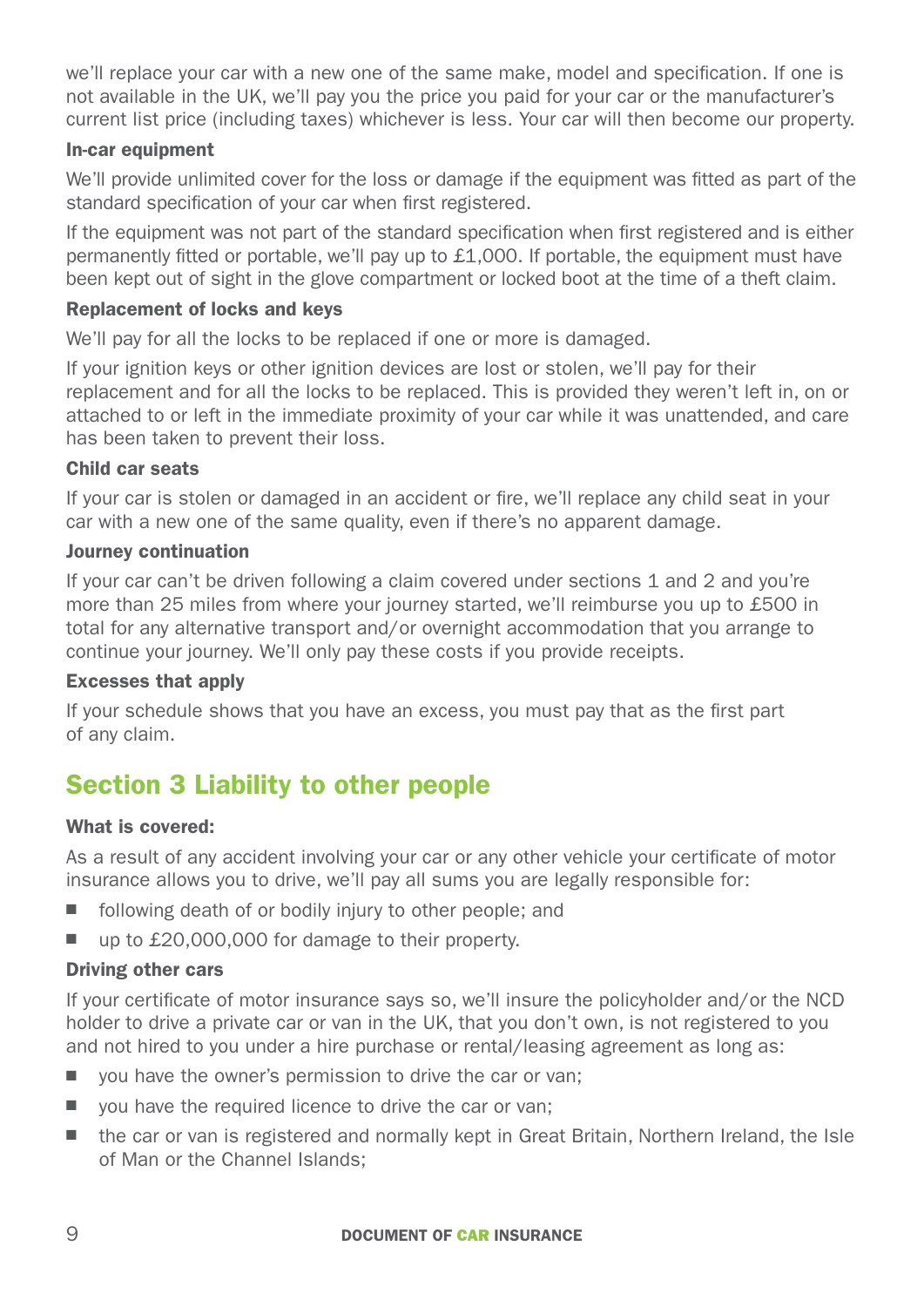- $\blacksquare$  it's not a van which has been adapted to carry passengers;
- the car or van doesn't exceed 3.5 tonnes GVW (Gross Vehicle Weight);
- the car or van hasn't been seized or confiscated by or on behalf of any government or public authority;
- $\Box$  vou're not covered by any other insurance to drive it; and
- vou still have your car, it hasn't been stolen and it hasn't been damaged to an extent that it's a total loss.

#### Note: The cover is for third party only, so loss or damage to the car or van you're driving isn't covered.

#### Other people

In the same way as you're insured, we'll insure:

- n any person you allow to drive or use your car, if this is allowed on your schedule and your certificate of motor insurance;
- $\Box$  any passenger travelling in or getting into or out of your car;
- $\blacksquare$  the employer or business partner of any person who is driving or using your car for their business, as long as this is allowed on your schedule and your certificate of motor insurance; and
- $\blacksquare$  the legal representative of any person who has died if they would have been entitled to protection under this section.

#### Legal costs

Following a claim under this policy, we'll pay your reasonable legal costs and expenses relating to:

- solicitors' fees for representation at a coroner's inquest, fatal accident inquiry or court of summary jurisdiction; and
- $\Box$  defence of any legal proceedings for manslaughter or causing death by dangerous or reckless driving.

In assessing whether legal costs and expenses are reasonable we consider:

- $\blacksquare$  the level of legal expertise required, taking into account the nature of the case;
- $\blacksquare$  the level of costs charged by the legal representative;
- $\blacksquare$  whether legal representation for defence of a prosecution is likely to affect the outcome.

#### Emergency medical treatment

We'll pay for emergency medical treatment required under the Road Traffic Act, following an accident in your car. If this is the only payment we make, it won't affect your no claim discount (NCD).

## <span id="page-9-0"></span>What is not covered under section 3

#### We won't pay for:

any death, injury, loss or damage caused directly or indirectly as a result of any deliberate act by you or any person driving your car;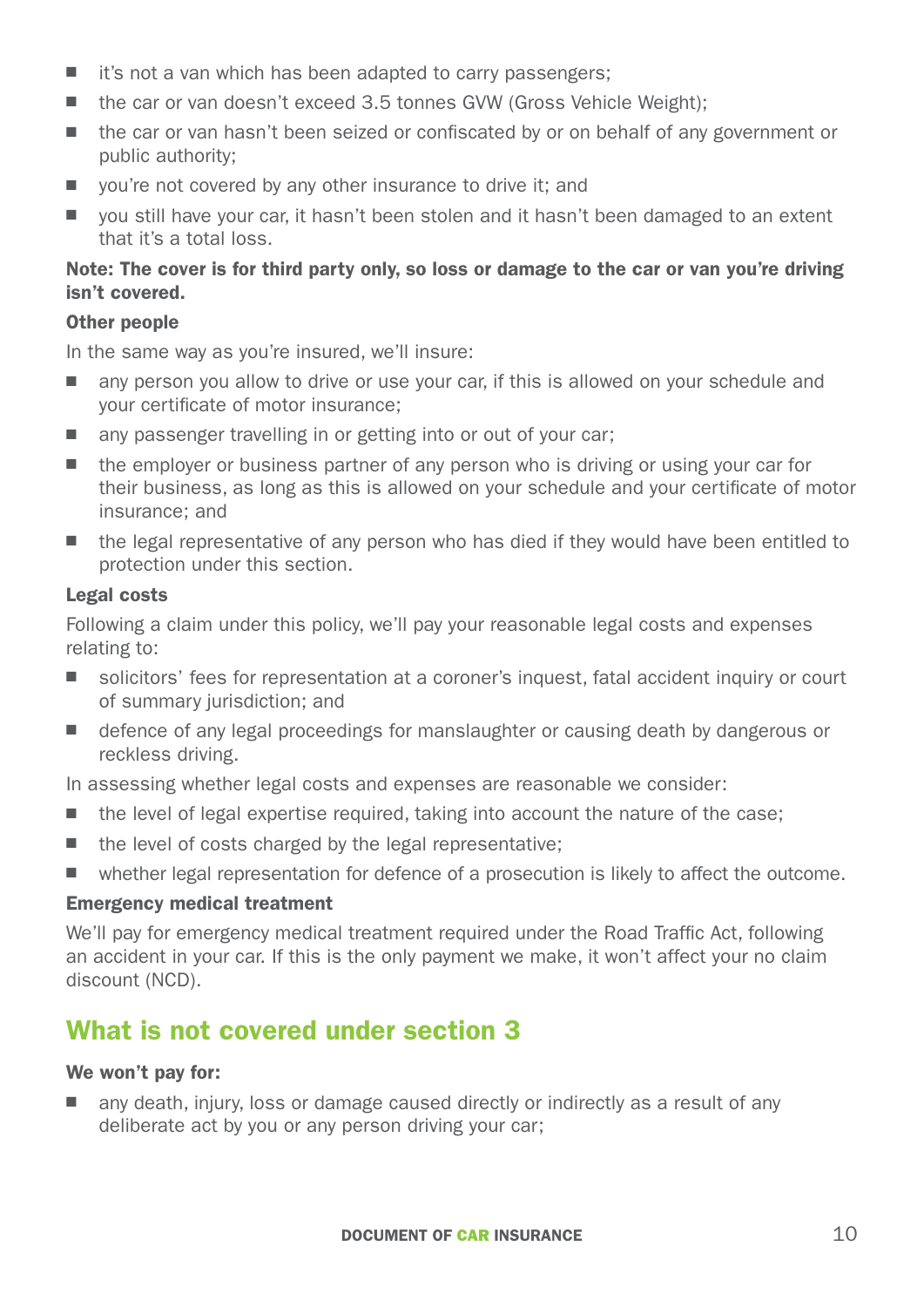- $\blacksquare$  death of or bodily injury to any employee arising out of or in the course of their employment by any person who is covered by this section, unless they're a passenger in any vehicle for which insurance is provided by this section;
- $\Box$  legal responsibility which is covered by any other insurance:
- $\Box$  loss of or damage to any car which is covered by this section;
- loss of or damage to any trailer, caravan or vehicle (or their contents) whilst being towed by or attached to any car which is covered by this section;
- $\blacksquare$  the loss of or damage to any property which belongs to or is in the care of any person claiming under this section;
- $\blacksquare$  legal responsibility, loss or damage when your car is being used in the operational boundaries of any airport or airfield except when required under the Road Traffic Act;
- n more than  $£20,000,000$  for any one incident or series of incidents arising from one event that causes loss or damage to property. This amount is inclusive of all costs and expenses up to £5,000,000.

## <span id="page-10-0"></span>Section 4 Use by the motor trade, hotels and car parks

We'll give you the cover under section 1 Damage to your car and section 2 Fire and theft. if included on your schedule. We won't apply any driving and use restrictions or any excess while your car is with:

- a member of the motor trade for service/repair/recovery; or
- n a hotel, restaurant, car park or similar commercial organisation for parking purposes.

## <span id="page-10-1"></span>Section 5 Windscreen and window glass

If shown on your schedule, we'll cover damage to the windscreen or window glass including sun-roofs and any resultant scratching of the bodywork. We may use a suitable replacement not supplied by the original manufacturer but which is of a similar quality. As long as there's been no other loss or damage, a claim under this section won't affect your no claim discount (NCD) but your premium may increase following a claim.

If your windscreen or window glass is replaced or repaired, an excess will apply, see your schedule.

#### We won't pay:

- $\blacksquare$  more than the market value of your car; or
- $\blacksquare$  to repair or replace any windscreens or windows not made of glass.

## <span id="page-10-2"></span>Section 6 Guaranteed hire car

We'll pay for a hire car only if this section is included on your schedule. If this option is included we'll show the size of car you'll be given in the event of a claim on your schedule. After loss or damage to your car and if we are managing your claim we'll supply and pay for a hire car:

n whilst your vehicle is with our Recommended Repairer Service until completion of the repairs; or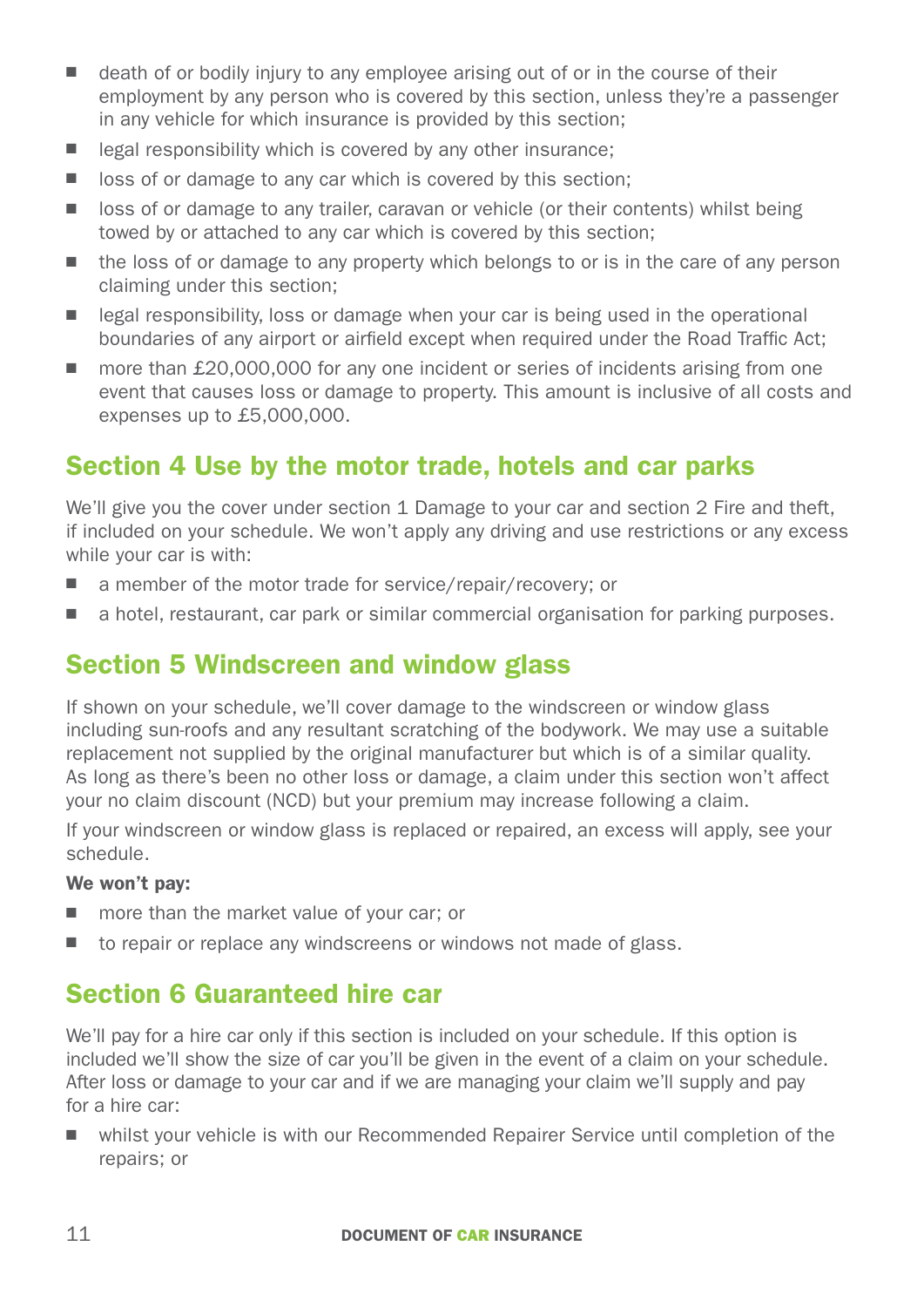- $\Box$  for up to 21 days or until 4 days after payment has been issued to you, whichever is soonest, if your car is a total loss; and
- n providing the loss or damage happened within the territorial limits of the policy.

The hire car will either be provided via our Recommended Repairer Service or a hire company of our choice.

We'll insure the hire car for comprehensive cover and all your other policy terms and conditions applicable to your car will apply, including drivers and their permitted use. The use of the hire car is restricted to the territorial limits of the policy. You'll pay for any fuel used as well as any tolls or fines you may incur.

You must return the hire car when we or the owner ask you to. If your insurance expires you are no longer insured to drive the hire car.

#### Basic hire car

This will usually be a small hatchback under 1.2 litre.

#### Similar size hire car

This will be a car of similar size to your car, up to a maximum of 2.0 litre and 7 seats, but may not be the same as your car in terms of its exact size, type, value or status.

## <span id="page-11-0"></span>Section 7 Personal accident benefits

#### What is covered:

We'll pay the amount shown on your schedule if you, your partner or a named driver of your car are injured in or getting into or out of your car, and within 12 months of the accident, this injury alone results in:

- $\blacksquare$  death:
- $\blacksquare$  permanent loss of any limb above the wrist or ankle:
- $\blacksquare$  permanent and total loss of use of any limb above the wrist or ankle;
- $\blacksquare$  permanent and total loss of hearing in one or both ears;
- permanent and total loss of sight in one or both eyes; or
- $\blacksquare$  permanent total disablement, resulting in an inability to do any sort of work for the remainder of their life.

We'll pay the injured person or their legal representative.

#### We won't pay for:

- n more than the amount shown on your schedule during any one period of cover;
- $\blacksquare$  any injury or death resulting from suicide or attempted suicide;
- n any injuries if the driver of your car is convicted of an alcohol or drugs related motoring offence as a result of the accident;
- n any injuries if the driver of your car is proven, following a coroner's inquest or fatal accident inquiry, to be driving whilst unfit through alcohol or drugs, whether prescribed or otherwise at the time of the accident; or
- $\blacksquare$  anyone failing to wear a seat belt when required by law.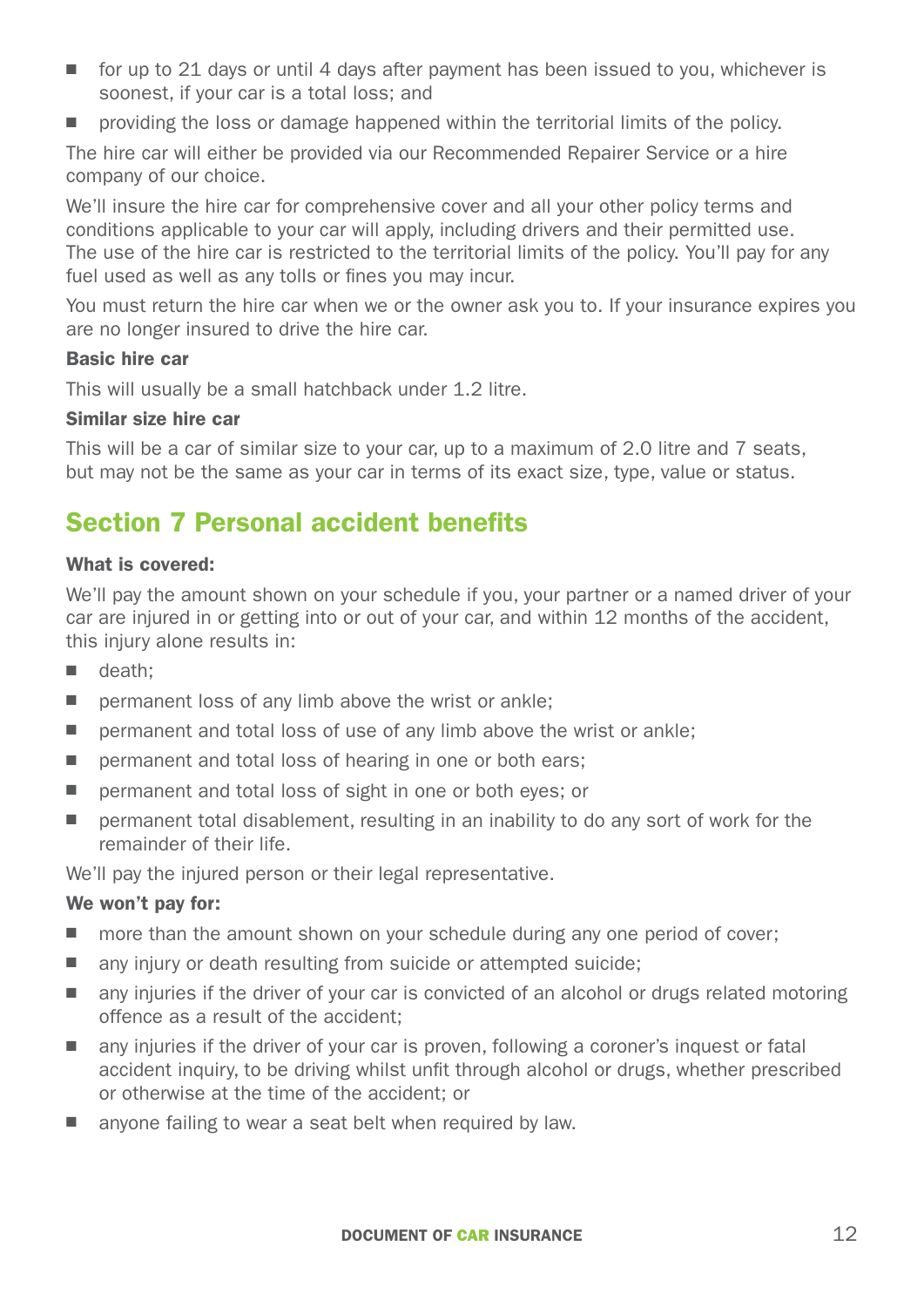## <span id="page-12-0"></span>Section 8 Medical expenses and physical assault benefits

#### Medical expenses

We'll pay up to £250 for you or your passengers for any medical expenses resulting from an accident while travelling in your car. This is in addition to the compulsory emergency medical treatment fee under section 3, liability to other people.

#### Physical assault benefits

#### Road rage

We'll pay £500 if you or your partner are physically assaulted as a result of your car being in an accident.

We'll pay the injured person or their legal representative.

#### We won't pay when the incident:

- $\blacksquare$  is caused by a relative or a person known to you or your partner;
- $\blacksquare$  is not reported to the police as soon as possible; or
- $\blacksquare$  is caused or contributed to by anything said or done by you, your partner, or by a passenger in your car after the accident.

#### Aggravated car theft

We'll pay £500 if you or your partner are physically assaulted as a result of your car being subjected to a theft or attempted theft.

We'll pay the injured person or their legal representative.

#### We won't pay when the incident:

- $\blacksquare$  is caused by a relative or a person known to you or your partner; or
- $\blacksquare$  is not reported to the police as soon as possible.

## <span id="page-12-1"></span>Section 9 Personal belongings

#### What is covered:

We'll pay up to £300 for personal belongings in your car or up to £1,000 in your motorhome if lost or damaged due to accident, fire, theft or attempted theft.

#### We won't pay for:

- $\blacksquare$  the theft or attempted theft of personal belongings if your car has been left unlocked or with a window or roof open or with the ignition key/device in, on or attached to or left in the immediate proximity of your car;
- $\blacksquare$  the theft of personal belongings unless they're kept out of sight in the glove compartment or the locked boot of your car;
- $\blacksquare$  money, stamps, tickets, documents or securities;
- goods, tools, samples or equipment carried in connection with any trade or business;
- $\blacksquare$  in-car equipment, see 'How we settle your claim under sections 1 and 2';
- $\blacksquare$  property covered under any other insurance; or
- car accessories, see 'How we settle your claim under sections 1 and 2'.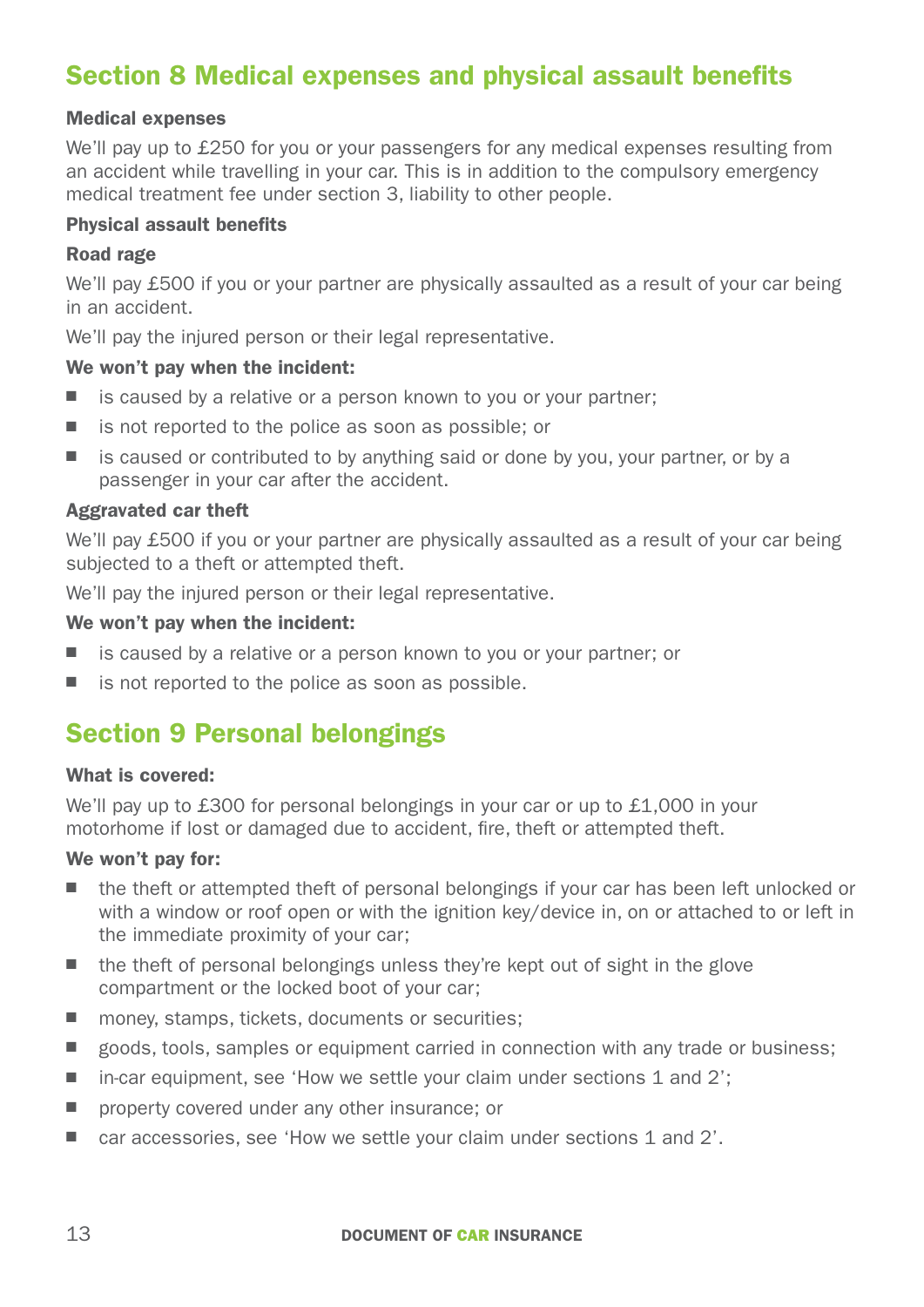# <span id="page-13-0"></span>Section 10 No claim discount

If you have a no claim discount (NCD), we'll give you a discount in line with our NCD scale which is current at the time of taking out the policy. The discount won't apply to our administration costs or to any additional options you've chosen.

Your NCD will not be affected if we only pay for:

- $\blacksquare$  emergency medical treatment charges (section 3);
- $\blacksquare$  damage to the windscreen or window glass (section 5); or
- a claim under breakdown cover; or
- $\Box$  a claim under motor legal expenses.

If more than one car is insured, the NCD is earned separately for each car in the NCD holder's name. A named driver who is not the NCD holder doesn't earn their own NCD.

If a claim is still outstanding at the renewal date, we may issue a renewal quotation with the NCD reduced. Once the claim has been settled and we've agreed that you're not at fault and all outstanding monies repaid, your NCD will be restored and we'll refund any extra premium you may have paid. However, whilst your NCD will be restored, your premium may still increase following a claim even if you were not at fault.

If a claim is made against your policy and your NCD isn't protected, your NCD will reduce as follows:

| NCD (years) at the start of  | NCD (years) at the next renewal |                   |  |
|------------------------------|---------------------------------|-------------------|--|
| your current period of cover | 1 claim                         | 2 claims 3 claims |  |
|                              |                                 |                   |  |
|                              |                                 |                   |  |
|                              |                                 |                   |  |
| 3                            |                                 |                   |  |
|                              | 2                               |                   |  |
| $5$ to $8$                   | 3                               |                   |  |
|                              |                                 |                   |  |

#### Protected NCD

If you're eligible and pay the required extra premium, you may choose to protect your NCD. If chosen, this will be shown on your schedule.

If your NCD is shown as protected on your schedule, it won't be reduced irrespective of the number of accidents/claims made. However, your premium may still increase following an accident/claim even if you were not at fault.

If we've offered the option to protect your NCD and we're then subsequently advised of a claim, we may issue a revised quote and remove the option.

#### Proof of your NCD entitlement

You should keep your proof of NCD from your previous insurer as we may ask you to provide this at any time or in the event of a claim.

The proof should be in your name and be less than 2 years old, issued by your previous UK insurer and not being used on another car. We may also check any NCD you've told us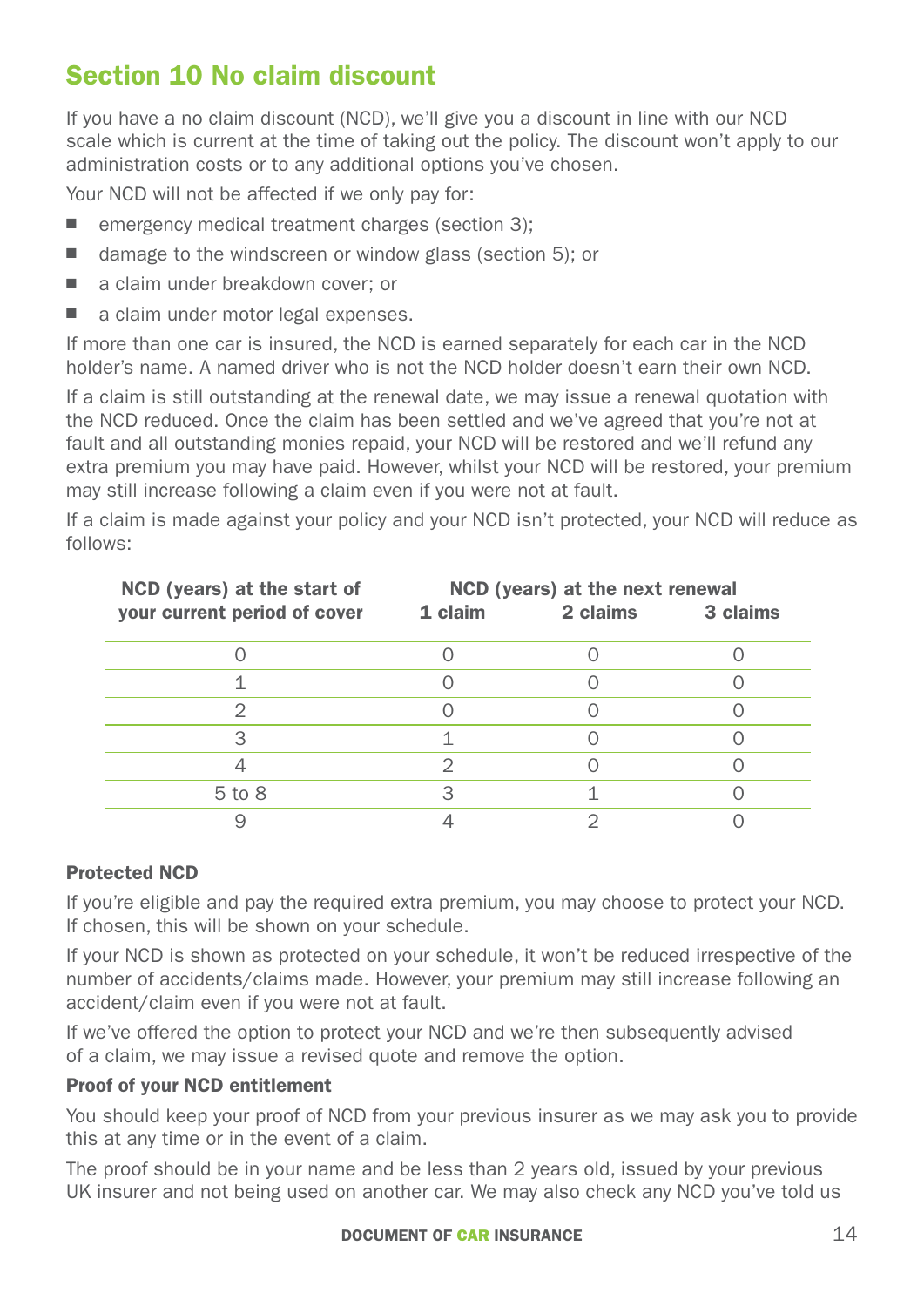you're entitled to. For further information, refer to section 12.3, general conditions.

If you require proof of your NCD earned whilst insured with us, we'll issue it to the NCD holder, provided you don't owe us any money.

# <span id="page-14-0"></span>Section 11 General exceptions

#### These general exceptions apply to the whole contract and are in addition to the exclusions shown under 'We won't pay for' in each section of this document of car insurance.

#### 1. Change of circumstances – notification and acceptance

This insurance won't apply unless:

- $\Box$  you've told us about any change as listed in section 12.2, general conditions; and
- $\Box$  we've agreed to provide cover, issued a new schedule and where appropriate issued a new certificate of motor insurance.

#### 2. Driving and use

This insurance won't apply if any car your policy allows you to drive is being driven and/or used with your permission:

- $\Box$  other than when in line with your certificate of motor insurance and/or your schedule;
- by any person not described on your certificate of motor insurance and/or your schedule as entitled to drive or be in charge of your car;
- $\Box$  by any person who doesn't have a valid driving licence, is disqualified from driving, has not held a driving licence or who is prevented by law from holding a driving licence;
- $\blacksquare$  by any person who is breaking the conditions of their driving licence;
- $\blacksquare$  for any type of delivery, renting out, peer to peer hire schemes (including when the hirer is using your car) or use for hire and reward including (but not limited to) use as a taxi or for couriering;
- for racing, pacemaking, speed trials, track days or for competing in National British A or International rallies;
- $\blacksquare$  for any use in connection with the motor trade other than by a member of the motor trade for the purposes of overhaul, upkeep or repair;
- $\blacksquare$  when towing for payment/reward a caravan, trailer or mechanically disabled vehicle;
- $\blacksquare$  for towing more than one caravan, trailer or mechanically disabled vehicle at the same time.

#### 3. Contractual liability

We won't pay for any liability resulting only from a contract or agreement you have with another party.

#### 4. Radioactivity

We won't pay for any loss, damage, liability or cost directly or indirectly caused by:

- radiation or contamination from nuclear fuel or nuclear waste or from burning or explosion of nuclear fuel;
- $\blacksquare$  the radioactive, toxic, explosive, hazardous or contaminating properties of any nuclear installation, reactor or other nuclear assembly or its component part;
- $\blacksquare$  any weapon or device using atomic or nuclear fission or fusion or radioactive force or matter.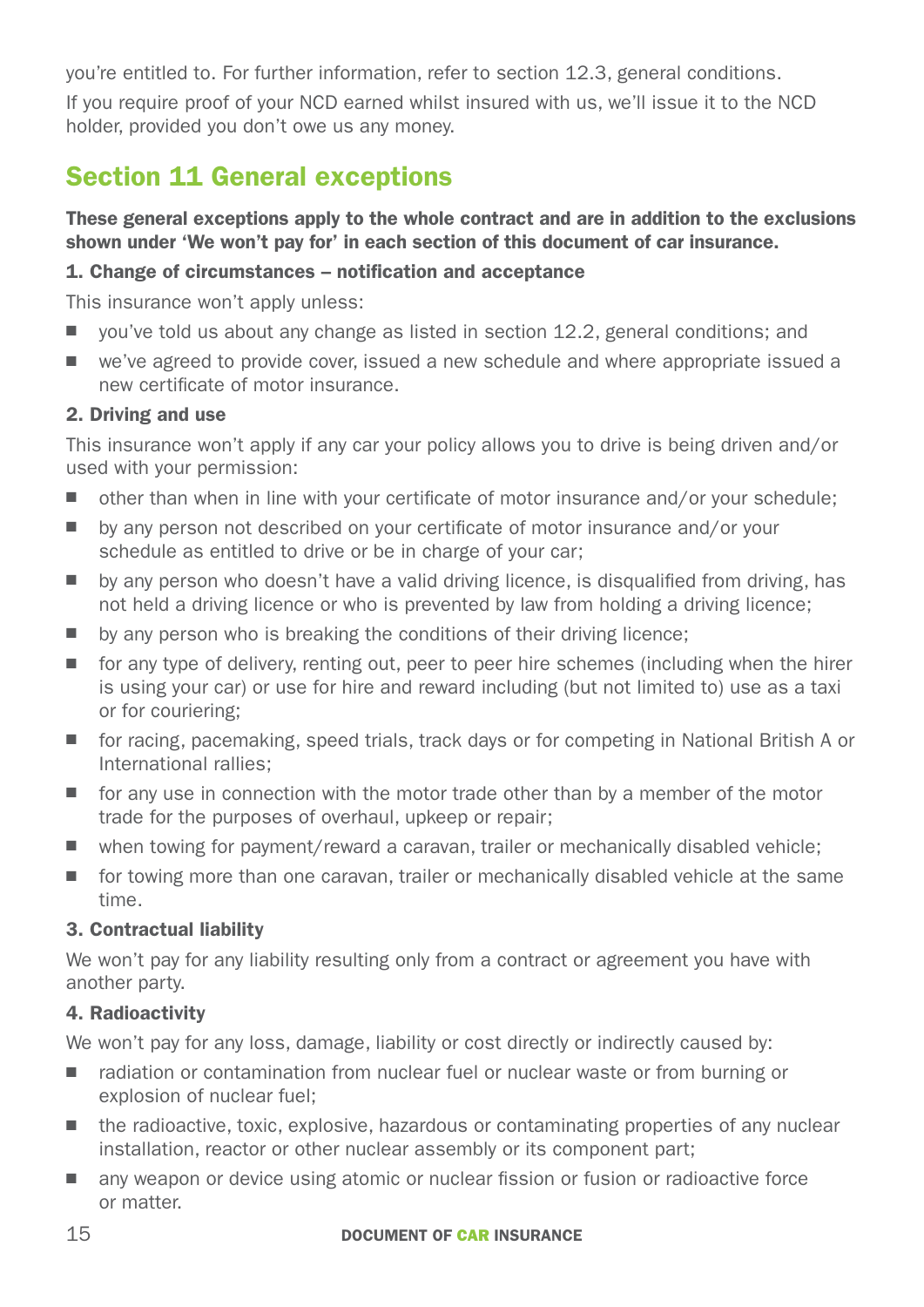#### 5. War, terrorism, riot, civil unrest

We won't pay in the event of:

- war, civil war, terrorism, rebellion or revolution except when required by the Road Traffic Act; or
- riot or civil unrest that happens outside Great Britain, Northern Ireland, the Isle of Man or the Channel Islands.

## <span id="page-15-0"></span>Section 12 General conditions

We'll provide cover under this policy if you and anyone else covered by this insurance meet all the terms and conditions in this document of car insurance and those shown on your schedule.

#### 1. Care of your car

You or any person in charge of your car must protect your car from damage or loss.

Tracking devices must always be on and working when your car is left unattended. Your schedule shows any security requirements specific to your policy.

If these requirements aren't met, this insurance won't be valid and we won't pay a claim.

You must always take the ignition key or device out of the ignition and remove them completely when your car is left unattended. You should lock all doors and close all windows and sun-roofs.

You should ensure your car is kept in a roadworthy condition and you must have a valid Department for Transport Test Certificate (MOT) if one is needed by law.

You must give us access to examine your car and if asked, send us evidence of a valid MOT and/or evidence your car was regularly maintained and kept in a roadworthy condition.

#### 2. Your responsibility to provide correct information

When applying for, amending or renewing this insurance you must answer all questions truthfully and to the best of your knowledge, including questions that apply to any other person covered by this insurance.

Your schedule shows the answers you've provided and you must let us know if any of the details are incorrect as soon as possible after receiving your documents. At renewal, you must also let us know if any of the information has changed for you and/or anyone insured under your policy, including any claims or motoring convictions/endorsements.

#### Changes you need to tell us about during the period of cover

You must tell us as soon as possible if:

- $\blacksquare$  vou change your car:
- $\blacksquare$  the main driver has changed or you want to add an additional driver;
- $\Box$  you change the registered keeper;
- $\Box$  you change the way you use your car, e.g. from social domestic and pleasure to business use;
- $\Box$  you move house or change the address of where you keep your car;
- $\blacksquare$  changes are made to the manufacturers standard specification, which improve the value, appearance, performance or handling of your car;
- vour driving licence has changed, such as it is now withdrawn;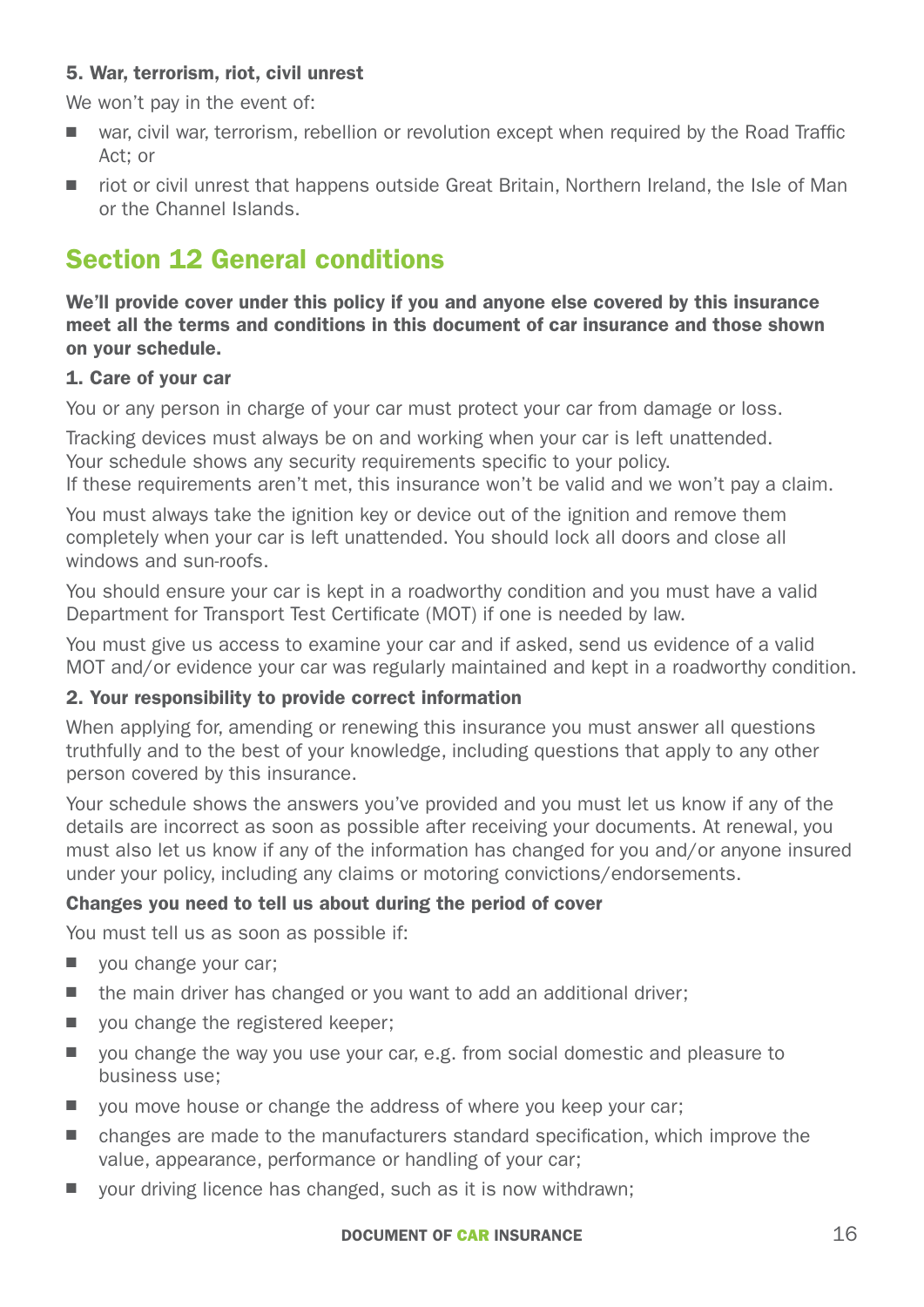vou change occupation, including part time work.

If you make any of the changes above, you won't be covered unless we've agreed and issued a new schedule and where appropriate issued you a new certificate of motor insurance. This means that if you don't tell us, we may reject any claim or reduce the payments we make.

When we agree to your change, it may result in an additional or return premium and may be subject to an administration charge. Your schedule gives details of charges that may apply.

If the changes you make mean we can no longer insure you, we'll give you notice of cancellation. Please see section 12.9, general conditions, our rights to cancel your insurance.

#### Documents and information you may need to give us

To help us validate your details, you may be asked to send us documents, information or allow us to have access to databases.

Examples of documents or information we may require include your driving licence, your driving licence number, your vehicle registration document, proof of NCD, proof of your address, and a copy of your utility bill.

Failure to provide the requested documents, information or authority to access any requested databases may result in your policy being cancelled. If a refund is paid, we will deduct our charge for the cancellation and for the time you've been on cover.

#### 3. Misrepresentation, fraud and financial crime

If you or anyone representing you:

- $\blacksquare$  provides us with misleading or incorrect information to any of the questions asked when applying for, amending or renewing this insurance;
- deliberately misleads us to obtain cover, gain a cheaper premium or more favourable terms;
- $\Box$  provides us with false documents:
- $\blacksquare$  makes a fraudulent payment by bank account and/or card;

we may:

- $\blacksquare$  amend your policy to record the correct information, apply any relevant policy terms and conditions and collect any additional premium due including any administration charges. If you pay by instalments, you will be informed if this additional premium cannot be added to your current instalment plan and must be paid in full;
- $\blacksquare$  reject a claim or reduce the amount of payment we make; or
- $\Box$  cancel or void your policy (treat it as if it never existed), including all other policies which you have with us, and apply a cancellation charge.

Where fraud is identified, we'll also:

- $\blacksquare$  not return any premium paid by you:
- recover from you any costs we've incurred: and
- pass details to fraud prevention and law enforcement agencies who may access and use this information.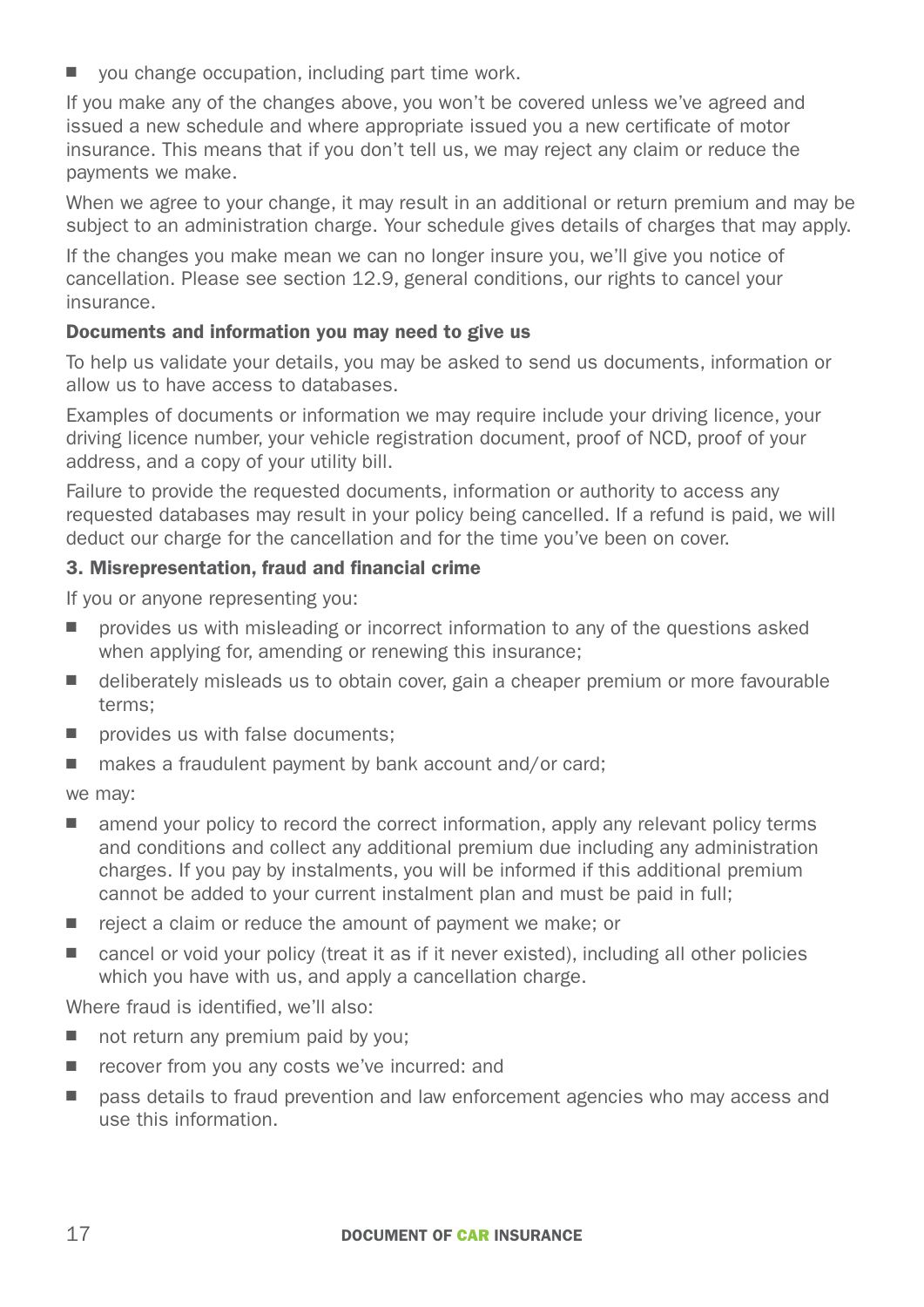#### 3.1 Claims fraud

If you or anyone representing you:

 $\blacksquare$  makes a claim or part of any claim that is fraudulent, false or exaggerated,

we may:

- $\blacksquare$  reject the claim or reduce the amount of payment we make:
- $\Box$  cancel your policy from the date of the fraudulent act and not return any payment paid;
- $\blacksquare$  recover from you any costs we've incurred relating to the fraudulent claim and any further claims notified after the date of the fraudulent act; and
- pass details to fraud prevention and law enforcement agencies who may access and use this information. Other insurers may also access this information.

#### 4. Accident and claims procedure

You or any other person driving under this insurance must:

- $\Box$  give us full details of any accident as soon as possible;
- inform the police as soon as possible if your car or its contents are stolen or vandalised and provide us with the crime reference number;
- $\blacksquare$  immediately send us all communications from other people involved without replying:
- $\blacksquare$  immediately tell us about and send to us, any notice of intended prosecution, inquest, fatal inquiry or any writ, summons or process without replying; and
- $\Box$  co-operate with us and provide details of your claim that we may request to help us validate and process your claim.

You must not, without our consent:

- negotiate or admit responsibility: or
- make any offer, promise or payment.

We're entitled to:

- $\blacksquare$  have total control to conduct, defend and settle any claim; and
- take proceedings, in your name or in the name of any other person claiming under this insurance, at our own expense and for our own benefit to recover any payment we have made.

#### 5. Other insurances

If any loss, damage or liability is covered by this insurance and is also covered by any other insurance, we'll only pay our share. This condition doesn't apply to section 7, personal accident benefits.

#### 6. Compulsory insurance laws

If under the law of any country we must make a payment which we wouldn't otherwise have to make, you must repay that amount to us.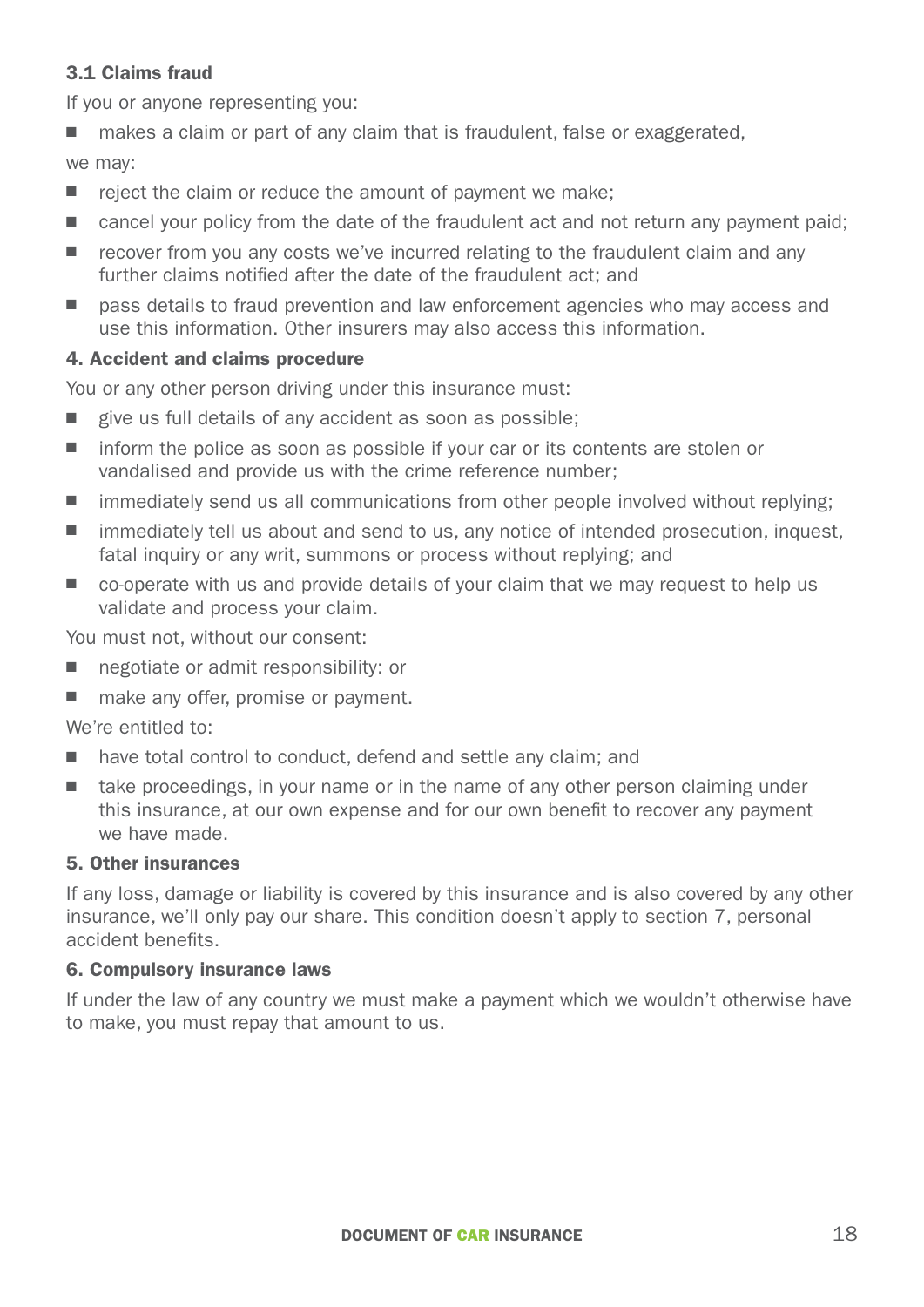#### 7. Car sharing

Accepting payments from passengers as part of a car sharing arrangement won't affect your insurance cover, if:

- $\blacksquare$  they're being given a lift for social or similar purposes;
- $\Box$  vour car isn't built or adapted to carry more than eight passengers;
- $\blacksquare$  this is not as part of a business of carrying passengers; and
- $\blacksquare$  any money received doesn't produce a profit.

#### 8. Voluntary use

Social, domestic and pleasure use includes use of your car for voluntary purposes. No payment or income should be received other than reasonable expenses to cover running costs such as fuel.

#### 9. Cancellation

#### Our rights to cancel your insurance

We'll cancel immediately or void your insurance back to its start date (treat it as if it never existed) as soon as we identify:

- $\blacksquare$  misrepresentation or any attempt to gain an advantage under this insurance to which you're not entitled;
- $\blacksquare$  vour involvement in, or association with insurance fraud and/or financial crime.

We'll cancel your insurance by giving you 7 days' notice if:

- $\Box$  vou don't pay the premium or an instalment when we have notified you that the outstanding amount is required by a specific date;
- $\Box$  vou or anyone else covered by this insurance hasn't met the terms and conditions in this document of car insurance including those shown on your schedule;
- $\blacksquare$  a change in your circumstances means that we can no longer provide cover:
- $\Box$  you behave in a manner that makes it inappropriate for us to continue your insurance, e.g. if you harass or show abusive or threatening behaviour towards our staff.

Our cancellation notice will confirm the reason for cancellation and be posted and/or emailed to you.

The insurance will end immediately when stated on the cancellation notice. But if you've just taken out the policy or renewed with us and the premium is unpaid, we'll cancel your insurance from the start/renewal date. We'll refund the balance of your premium that applies to the remaining period of cover.

If a refund is paid, a cancellation charge will be deducted from the refund.

If a claim has been made or misrepresentation, fraud or financial crime identified, we'll cancel your cover but may not refund any premium. If you're paying by instalments, you must still pay us the balance of the full annual premium.

#### Your rights to cancel your insurance

#### Up to 14 days after you receive your documents

At the start of your insurance, when you receive your documents, you have 14 days to check you're happy with the insurance cover you've bought. If the cover doesn't meet your needs, you can cancel your insurance by telling us. If you do this within 14 days of receiving your documents, we'll refund any money you've paid less a charge for the cover

#### 19 DOCUMENT OF CAR INSURANCE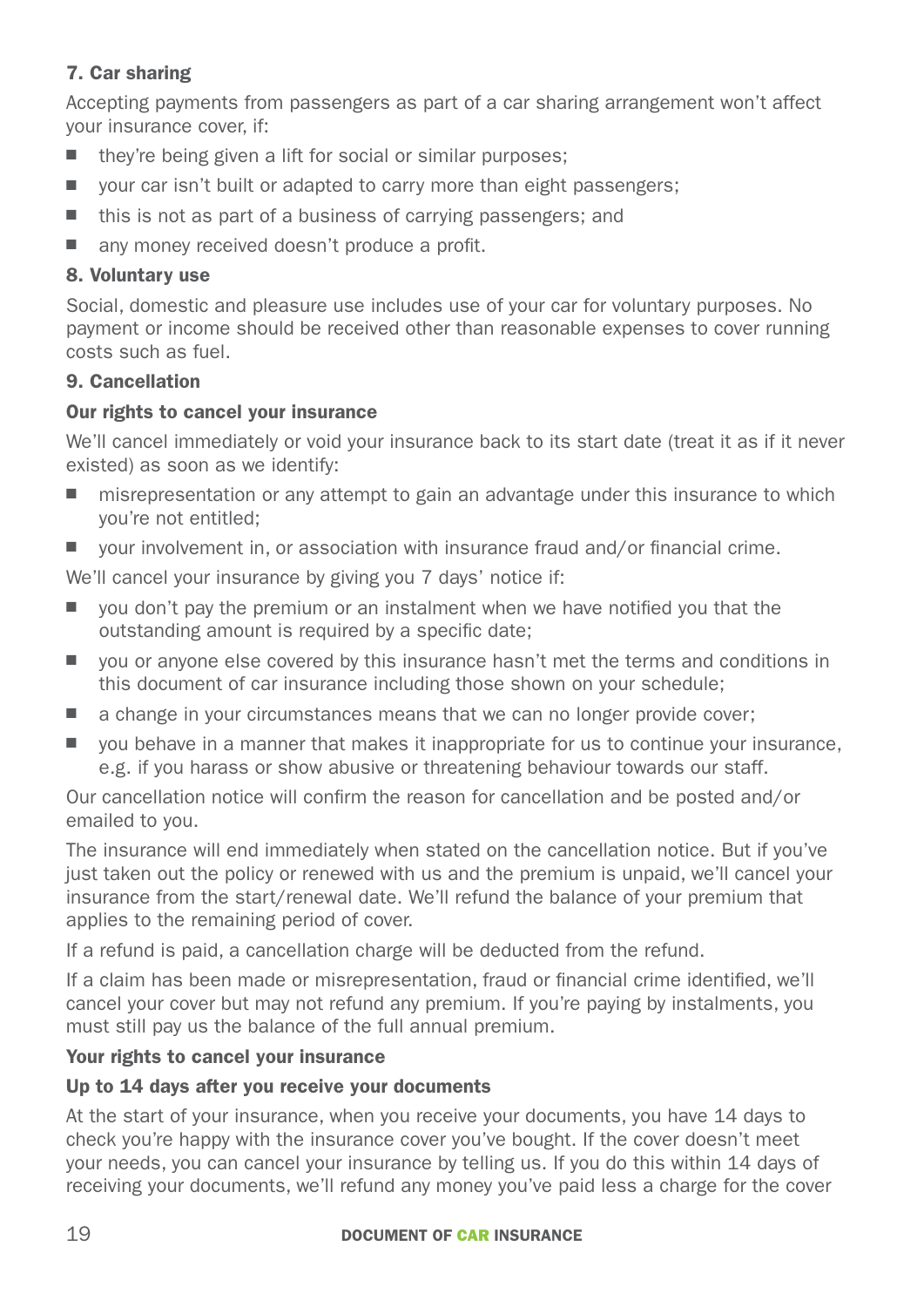you've had and a cancellation charge will apply for setting up the policy. A charge won't be made if you cancel before the cover start date.

#### More than 14 days after you receive your documents

After the initial 14 days, if you've not made a claim, we'll refund any money you've paid, less a charge for the cover you've had and a cancellation charge will apply. If you've made a claim no refund will be paid. If you're paying by instalments, you must still pay us the balance of the full annual premium.

Please refer to your schedule for details of the charges that apply.

#### Cancellation at renewal

We'll send you a renewal invitation 3 weeks before your renewal date. This will show your renewal premium and any changes to your insurance policy. If you haven't chosen our continuous payment option, you must contact us before your renewal date to continue with your insurance policy. If you've chosen our continuous payment option, we'll automatically renew your insurance policy before it expires. As part of our renewal process your debit or credit card provider will tell us your new card number if it has changed. If you don't want to renew or your credit card provider has changed please contact us before your renewal date.

If you renew, whether or not under the continuous payment option, but then decide to cancel, provided you tell us before your renewal date, we'll refund what you've paid in full. If you cancel after your renewal date has passed you will be charged in line with the cancellation rules explained on your schedule.

If you are due a refund, we'll send this to you within 7 days of you telling us that you'd like to cancel.

#### Renewal of your policy

We reserve the right not to invite the renewal of your policy.

#### Insurance premiums

All premiums include insurance premium tax where applicable. You may also have to pay other taxes or costs, for example if the premium is reimbursed by an employer it may be classed as a taxable benefit in kind. If so you'll need to pay this tax or cost yourself.

#### 10. Premium payment by instalments

- $\blacksquare$  if you agree to pay your premium by monthly direct debit or a similar arrangement you must pay any deposit we ask for and make sure your instalment payments are kept up to date;
- $\blacksquare$  if you make a claim, we may deduct any outstanding amounts due to us before paying the claim.

#### 11. Administration charges

We'll apply a charge to cover our administration costs in certain circumstances. Please refer to your schedule for details of the charges.

This charge will be added to any premium due or deducted from any refund due in respect of the amendment to your insurance.

#### 12 The law that applies to your insurance

If you have a motor policy and live in Guernsey, the law of Guernsey applies or if you live in Jersey, the law of Jersey will apply to that contract with us.

Other than that, the law of England and Wales applies to your contract with us.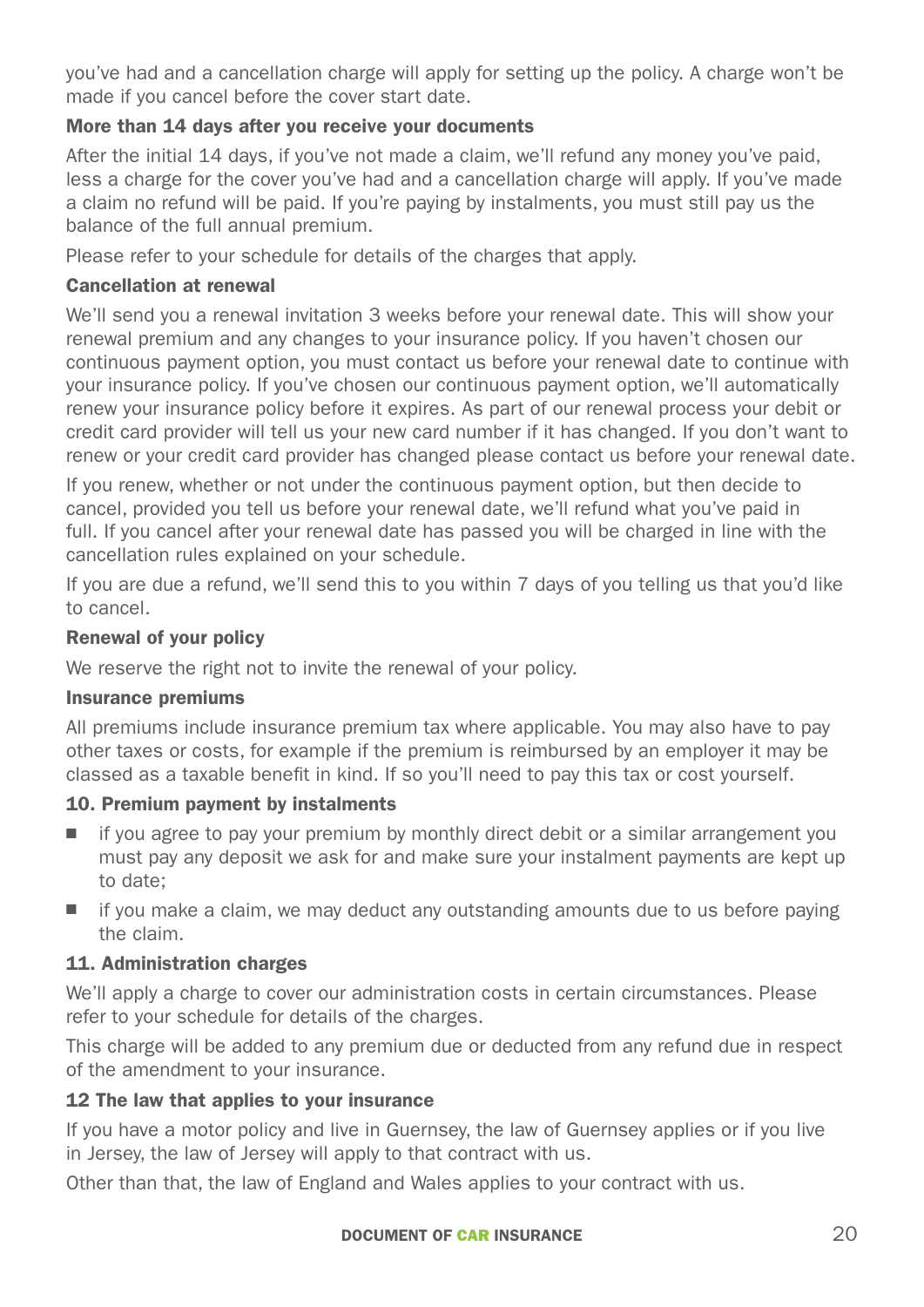## <span id="page-20-0"></span>A summary of how we use your personal information

Liverpool Victoria Insurance Company Limited is the controller of your personal information. We'll keep you informed about how we use your personal information in the document 'How we use your personal information', which is available:

- online at [LV.com/GIdata](http://www.lv.com/gidata)
- $\blacksquare$  in writing, Braille, large print and audiotape from GI Customer Support, LV=, County Gates, Bournemouth, BH1 2NF or GICustomerSupport@LV.com

You have a number of rights concerning your personal information. You can ask for a person to *review* an automated decision, and in certain circumstances to:

- *access* the personal information we hold about you
- *correct* personal information
- have your personal information *deleted*
- *restrict* us processing your personal information
- receive your personal information in a *portable* format, and
- *object* to us processing your personal information

If you want to find out more or exercise these rights, contact GI Customer Support, LV=, County Gates, Bournemouth, BH1 2NF or email us at GICustomerSupport@LV.com.

You can contact us about data protection at: Data Protection Officer, LV= County Gates, Bournemouth, BH1 2NF or dpo@LV.com.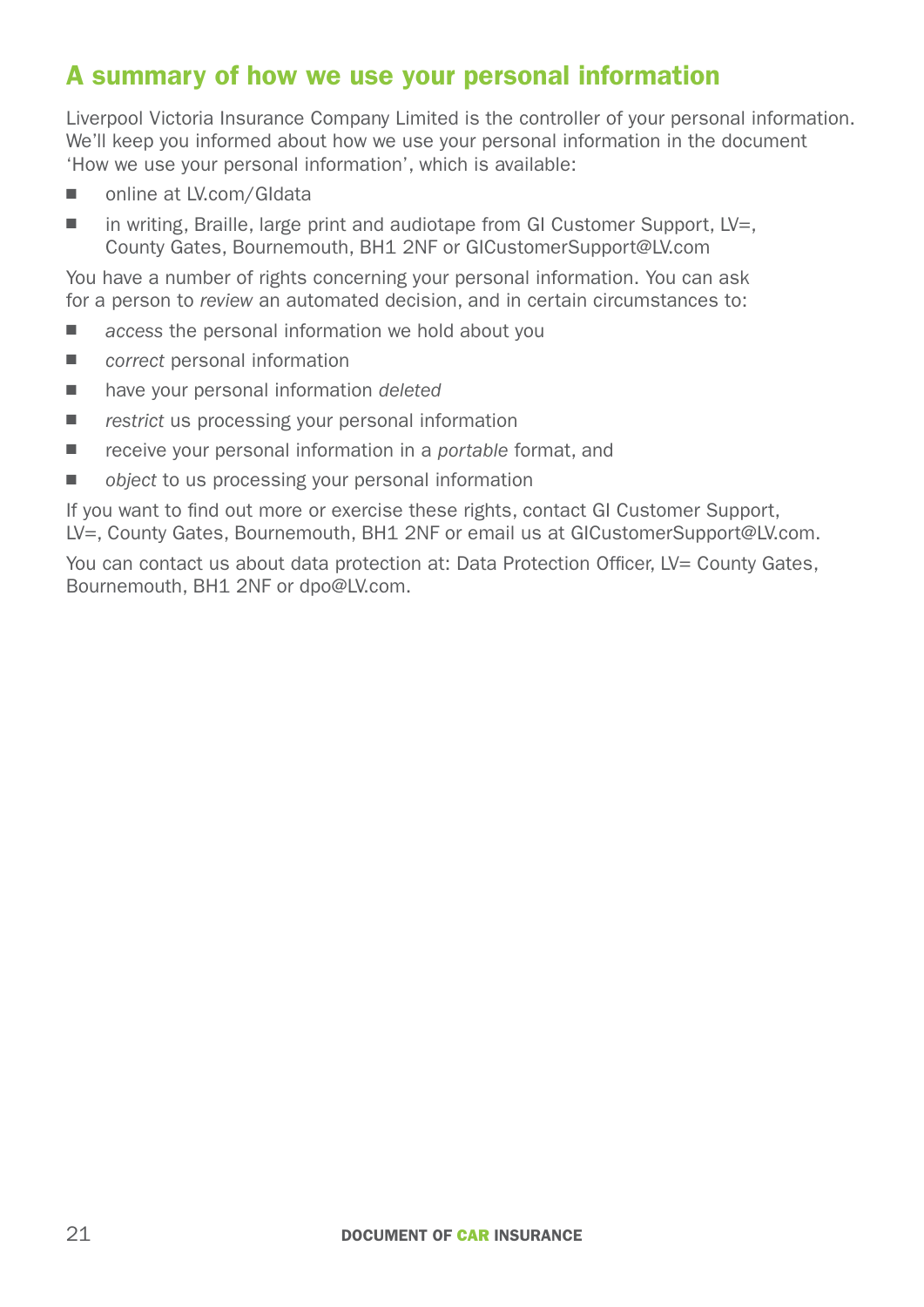# Customer Services

Mon-Fri 8am-8pm, Sat and bank holidays 9am-5pm, Sun 10am-4pm

# 0800 085 5663

# To make a claim

24 hours a day, 365 days a year

# 0800 032 2577

For Text Phone first dial 18001. Calls will be recorded for training and monitoring purposes



You can get this and other documents from us in Braille, large print or on audiotape by contacting us.

LV= and Liverpool Victoria are registered trademarks of Liverpool Victoria Friendly Society Limited and LV= and LV= Liverpool Victoria are trading styles of the Liverpool Victoria Group of companies. Liverpool Victoria Insurance Company Limited, registered in England and Wales number 3232514 is authorised by the Prudential Regulation Authority and regulated by the Financial Conduct Authority and the Prudential Regulation Authority, register number 202965. Registered address: County Gates, Bournemouth BH1 2NF. Tel: 01202 292333.

21308-2018 Car DOI 04/18